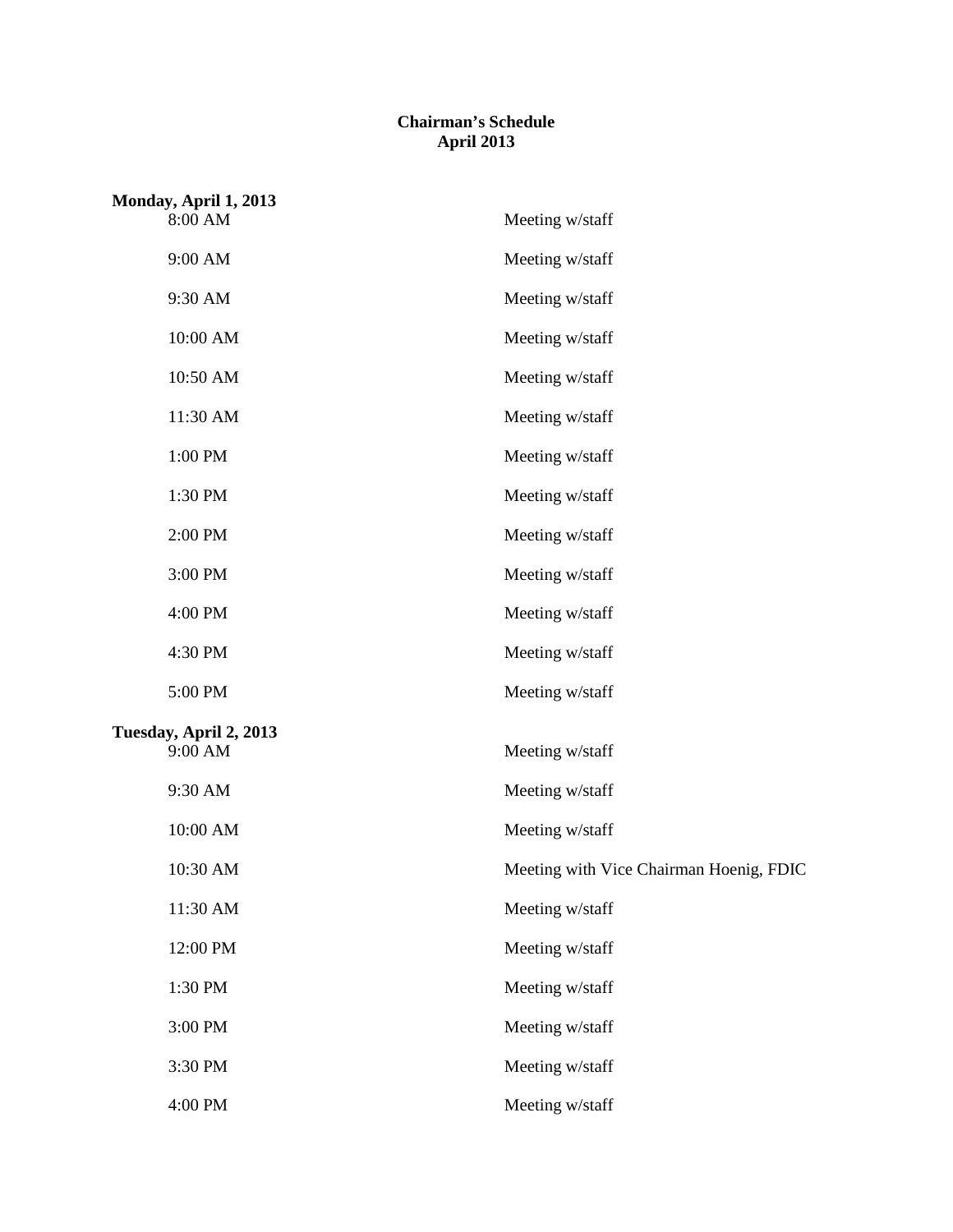| 6:00 PM                             | Attend: FDIC Advisory Committee on<br>Community Banking reception, FDIC                                                 |
|-------------------------------------|-------------------------------------------------------------------------------------------------------------------------|
|                                     |                                                                                                                         |
| Wednesday, April 3, 2013<br>8:30 AM | Attend: FDIC Advisory Committee on<br>Community Banking meeting, FDIC                                                   |
| 3:30 PM                             | Meeting w/staff                                                                                                         |
| 4:30 PM                             | Meeting w/staff                                                                                                         |
| 5:00 PM                             | Meeting w/staff                                                                                                         |
| 5:15 PM                             | Meeting w/staff                                                                                                         |
|                                     |                                                                                                                         |
| Thursday, April 4, 2013<br>10:00 AM | Meeting w/staff                                                                                                         |
| 1:00 PM                             | Attend: Financial Stability Oversight Council<br>meeting, U.S. Treasury                                                 |
| 3:30 PM                             | Meeting w/staff                                                                                                         |
| 4:00 PM                             | Meeting with Lawrence Mitchell, Dean, JT<br>Garabrant, Associate Dean, Case Western<br>Reserve University School of Law |
| 4:45 PM                             | Meeting w/staff                                                                                                         |
| 5:00 PM                             | Meeting w/staff                                                                                                         |
| 5:30 PM                             | Meeting w/staff                                                                                                         |
| 6:00 PM                             | Meeting w/staff                                                                                                         |
|                                     |                                                                                                                         |
| Friday, April 5, 2013<br>8:30 AM    | Meeting w/staff                                                                                                         |
| 9:00 AM                             | Meeting w/staff                                                                                                         |
| 10:00 AM                            | Meeting w/staff                                                                                                         |
| 12:00 PM                            | Lunch with Governor Tarullo, FRB,<br>Comptroller Curry, OCC                                                             |
| 1:30 PM                             | Meeting w/staff                                                                                                         |
| 2:00 PM                             | Meeting with Tim Massad, Assistant Secretary<br>for Financial Stability, Jon Grom, Senior                               |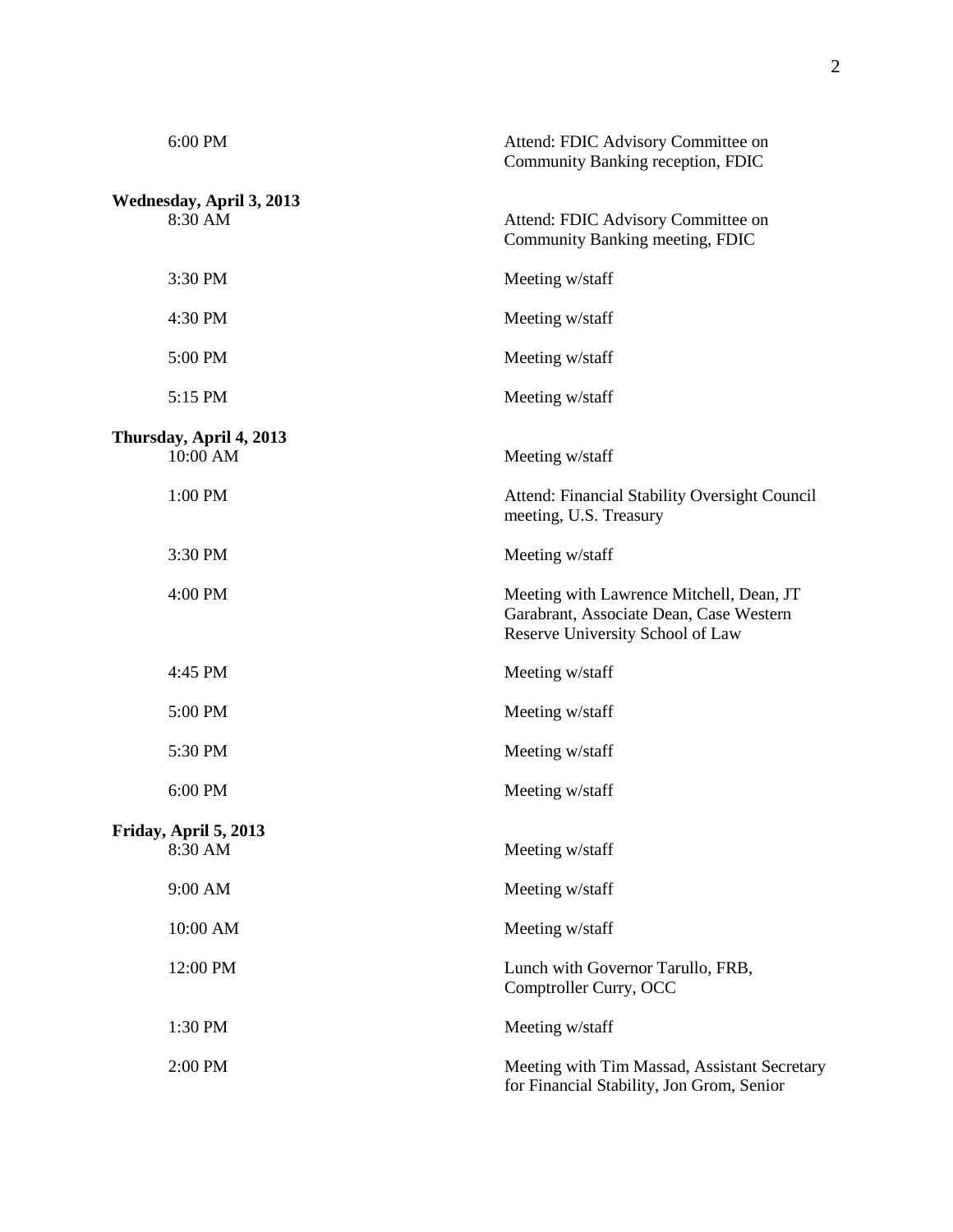|                                  | Advisor, Mary Charmian Uy, Chief Investment<br>Officer, U.S. Treasury                                                                                             |
|----------------------------------|-------------------------------------------------------------------------------------------------------------------------------------------------------------------|
| 3:00 PM                          | Meeting w/staff                                                                                                                                                   |
| 3:30 PM                          | Meeting w/staff                                                                                                                                                   |
| 4:00 PM                          | Meeting with Director Norton, FDIC                                                                                                                                |
| 5:00 PM                          | Meeting w/staff                                                                                                                                                   |
| 5:30 PM                          | Meeting w/staff                                                                                                                                                   |
| Monday, April 8, 2013<br>8:00 AM | Meeting w/staff                                                                                                                                                   |
| 8:30 AM                          | Meeting w/staff                                                                                                                                                   |
| 9:00 AM                          | Meeting w/staff                                                                                                                                                   |
| 9:30 AM                          | Meeting w/staff                                                                                                                                                   |
| 10:30 AM                         | Meeting w/staff                                                                                                                                                   |
| 11:00 AM                         | Meeting w/staff                                                                                                                                                   |
| 11:15 AM                         | Meeting w/staff                                                                                                                                                   |
| 12:00 PM                         | Lunch with Andrew Lowenthal, President,<br>Porterfield, Lowenthal & Fettig, LLC                                                                                   |
| 1:00 PM                          | Meeting w/staff                                                                                                                                                   |
| 2:00 PM                          | Meeting w/staff                                                                                                                                                   |
| 2:30 PM                          | Meeting w/staff                                                                                                                                                   |
| 3:00 PM                          | Meeting with Roger Ferguson, CEO, Brandon<br>Becker, Chief Legal Officer, Karen Elinski,<br>Head of Government Relations, TIAA- CREF<br><b>Financial Services</b> |
| 3:30 PM                          | Meeting w/staff                                                                                                                                                   |
| 4:00 PM                          | Meeting w/staff                                                                                                                                                   |
| 4:30 PM                          | Meeting w/staff                                                                                                                                                   |
| 5:00 PM                          | Meeting w/staff                                                                                                                                                   |
| 5:30 PM                          | Meeting w/staff                                                                                                                                                   |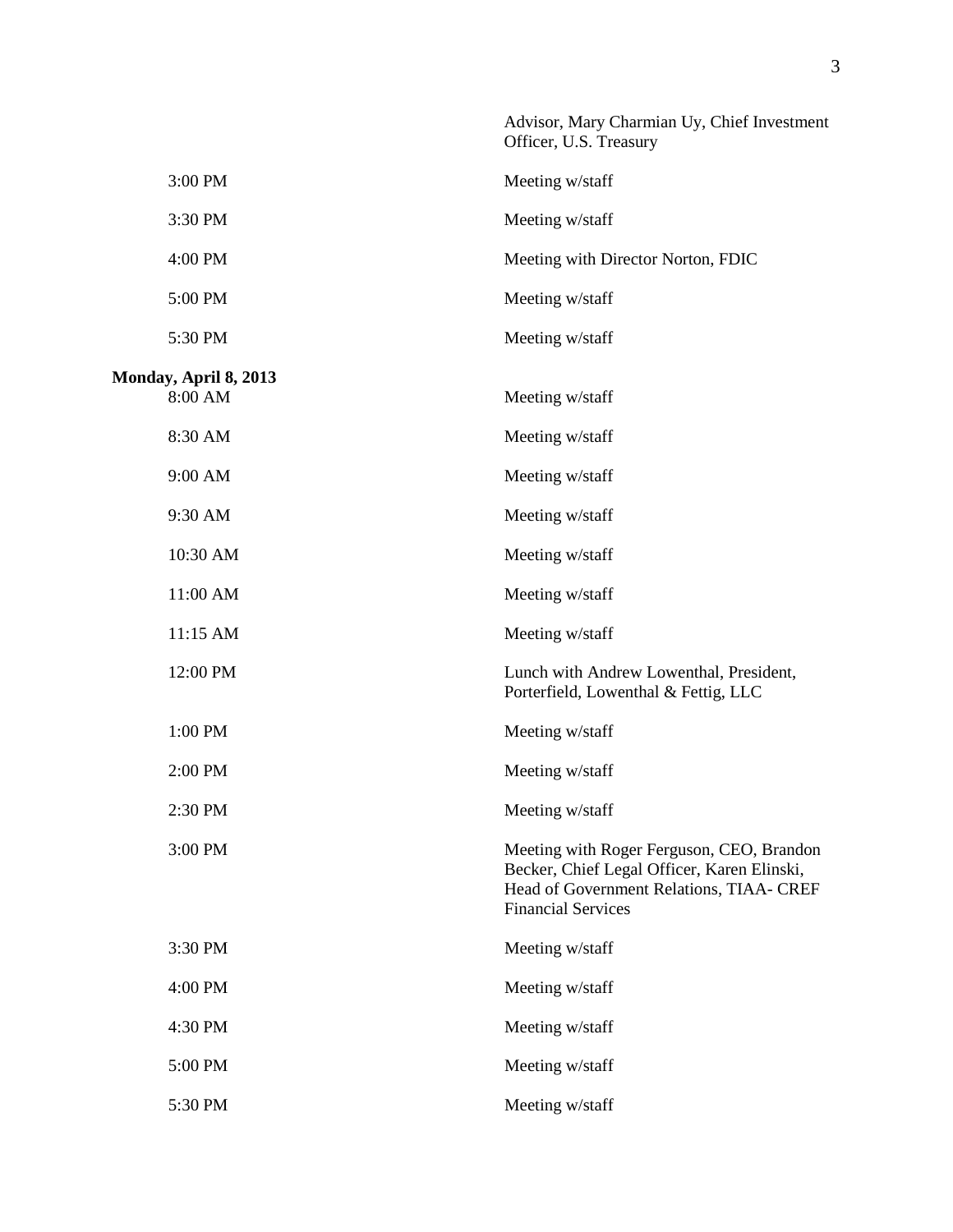| Tuesday, April 9, 2013               |                                                                                                 |
|--------------------------------------|-------------------------------------------------------------------------------------------------|
| 8:30 AM                              | Breakfast with Acting Director Cordray,<br><b>CFPB</b>                                          |
| 10:00 AM                             | Meeting w/staff                                                                                 |
| 11:00 AM                             | Meeting w/staff                                                                                 |
| 11:30 AM                             | Meeting w/staff                                                                                 |
| 1:30 PM                              | Meeting w/staff                                                                                 |
| 2:00 PM                              | Meeting w/staff                                                                                 |
| 3:30 PM                              | Meeting with Comptroller Curry,<br>OCC, Governor Tarullo, FRB, Acting<br>Director Cordray, CFPB |
| 5:00 PM                              | Meeting w/staff                                                                                 |
| 5:30 PM                              | Meeting w/staff                                                                                 |
| Wednesday, April 10, 2013<br>9:30 AM | Meeting w/staff                                                                                 |
| 10:00 AM                             | Meeting w/staff                                                                                 |
| 11:00 AM                             | Meeting with Senator Dean Heller                                                                |
| 12:30 PM                             | Lunch with Ed Yingling, Partner, Covington &<br><b>Burling LLP</b>                              |
| 2:00 PM                              | Meeting w/staff                                                                                 |
| 3:00 PM                              | Meeting w/staff                                                                                 |
| 3:30 PM                              | Meeting w/staff                                                                                 |
| 4:00 PM                              | Meeting with Comptroller Curry,<br>OCC, Governor Tarullo, FRB                                   |
| 5:00 PM                              | Meeting w/staff                                                                                 |
| 5:30 PM                              | Meeting w/staff                                                                                 |
| Thursday, April 11, 2013             |                                                                                                 |
| 9:30 AM                              | Remarks: New York University, Stern<br><b>School of Business</b>                                |
| 3:00 PM                              | FDIC Board of Directors Meeting                                                                 |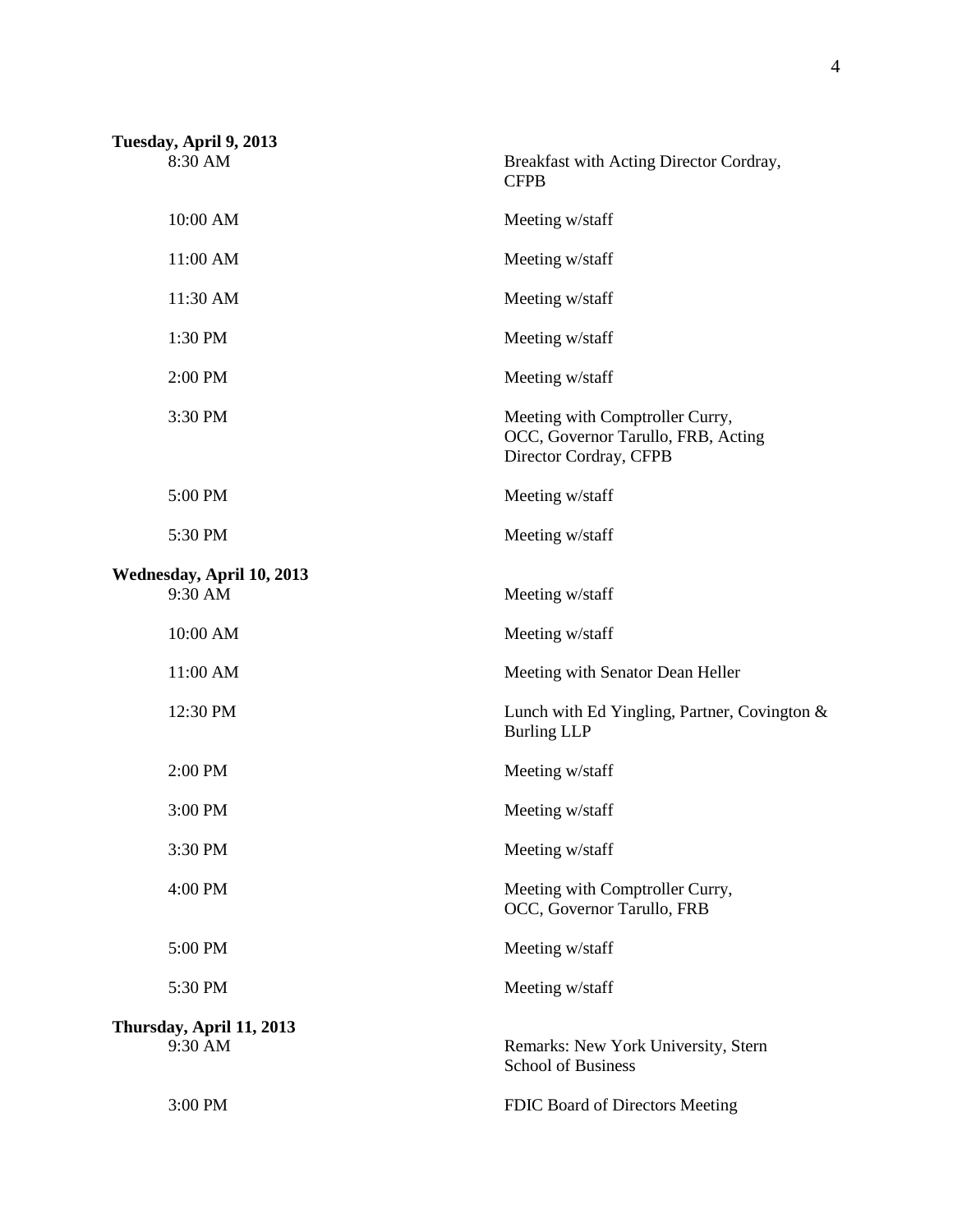| 4:30 PM                           | Meeting w/staff                                                                                                                                                                                                                                                      |
|-----------------------------------|----------------------------------------------------------------------------------------------------------------------------------------------------------------------------------------------------------------------------------------------------------------------|
| 5:00 PM                           | Meeting w/staff                                                                                                                                                                                                                                                      |
| Friday, April 12, 2013            |                                                                                                                                                                                                                                                                      |
| 8:30 AM                           | Meeting w/staff                                                                                                                                                                                                                                                      |
| 9:00 AM                           | Meeting w/staff                                                                                                                                                                                                                                                      |
| 10:00 AM                          | Meeting with Michael Rubinger, CEO &<br>President, Local Initiatives Support<br>Corporation (LISC)                                                                                                                                                                   |
| 11:00 AM                          | Meeting w/staff                                                                                                                                                                                                                                                      |
| 12:00 PM                          | Lunch with Vice Chairman Hoenig, FDIC                                                                                                                                                                                                                                |
| 1:00 PM                           | Meeting with Peter Skillern, Executive Director,<br>Reinvestment Partners, Josh Zinner, Co-<br>Director, New Economy Project, Dory Rand,<br>Executive Director, Woodstock Institute, Alan<br>Fisher, Executive Director, California<br><b>Reinvestment Coalition</b> |
| 2:00 PM                           | Meeting with Director Norton, FDIC                                                                                                                                                                                                                                   |
| 3:00 PM                           | Meeting w/staff                                                                                                                                                                                                                                                      |
| 3:30 PM                           | Meeting w/staff                                                                                                                                                                                                                                                      |
| 4:00 PM                           | Meeting w/staff                                                                                                                                                                                                                                                      |
| 4:30 PM                           | Meeting w/staff                                                                                                                                                                                                                                                      |
| 5:30 PM                           | Meeting w/staff                                                                                                                                                                                                                                                      |
| Monday, April 15, 2013<br>8:00 AM | Meeting w/staff                                                                                                                                                                                                                                                      |
| 9:00 AM                           | Meeting w/staff                                                                                                                                                                                                                                                      |
| 9:30 AM                           | Meeting w/staff                                                                                                                                                                                                                                                      |
| 10:30 AM                          | Meeting w/staff                                                                                                                                                                                                                                                      |
| 11:30 AM                          | Meeting with Vice Chairman Hoenig, FDIC                                                                                                                                                                                                                              |
| 12:00 PM                          | Lunch with Comptroller Curry, OCC                                                                                                                                                                                                                                    |
| 1:30 PM                           | Meeting w/staff                                                                                                                                                                                                                                                      |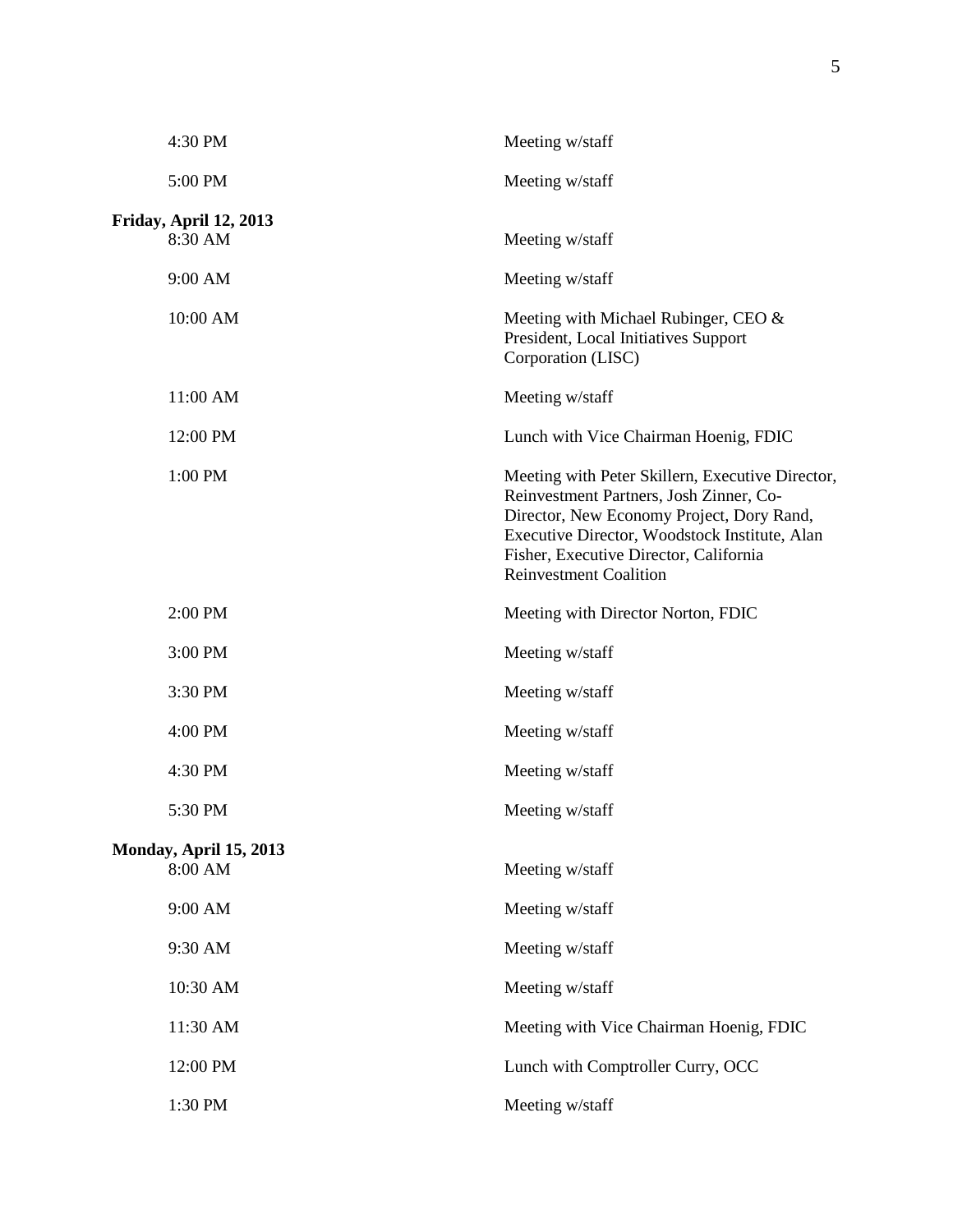| 2:00 PM                            | Meeting w/staff                                                                                                                                                                                                                  |
|------------------------------------|----------------------------------------------------------------------------------------------------------------------------------------------------------------------------------------------------------------------------------|
| 2:30 PM                            | Meeting w/staff                                                                                                                                                                                                                  |
| 3:00 PM                            | Meeting w/staff                                                                                                                                                                                                                  |
| 3:30 PM                            | Meeting w/staff                                                                                                                                                                                                                  |
| 4:00 PM                            | Meeting w/staff                                                                                                                                                                                                                  |
| 4:30 PM                            | Meeting w/staff                                                                                                                                                                                                                  |
| 5:00 PM                            | Meeting with Michael Van Buskirk, President,<br>Michael Adelman, Ohio Banker League                                                                                                                                              |
| Tuesday, April 16, 2013<br>7:30 AM | <b>Remarks: American Bankers Association</b><br><b>Government Relations Summit</b>                                                                                                                                               |
| 8:30 AM                            | Breakfast with Sir John Vickers, Economist,<br>and Warden of All Souls College, Oxford.                                                                                                                                          |
| 9:30 AM                            | Meeting w/staff                                                                                                                                                                                                                  |
| 10:30 AM                           | <b>Remarks: New York Bankers Annual</b><br>Washington Visit, Capitol Hill                                                                                                                                                        |
| 11:30 AM                           | Meeting w/staff                                                                                                                                                                                                                  |
| 12:00 PM                           | Meeting w/staff                                                                                                                                                                                                                  |
| 12:30 PM                           | Host: Michigan Bankers Luncheon, FDIC                                                                                                                                                                                            |
| 2:00 PM                            | Meeting w/staff                                                                                                                                                                                                                  |
| 2:30 PM                            | Meeting w/staff                                                                                                                                                                                                                  |
| 3:15 PM                            | Meeting with Grayson Hall, CEO, Regions<br><b>Financial Corporation</b>                                                                                                                                                          |
| 4:30 PM                            | Meeting with Dr. Emsley Tromp, President,<br>Ersilla de Lannoy, Advisor to President Tromp,<br>Shelwyn Salesia, Director of Supervision,<br>Central Bank of Curacao and Sint Marteen,<br>Arnie Havens, Partner, Jones Walker LLP |
| 5:00 PM                            | Meeting w/staff                                                                                                                                                                                                                  |
| 5:30 PM                            | Meeting w/staff                                                                                                                                                                                                                  |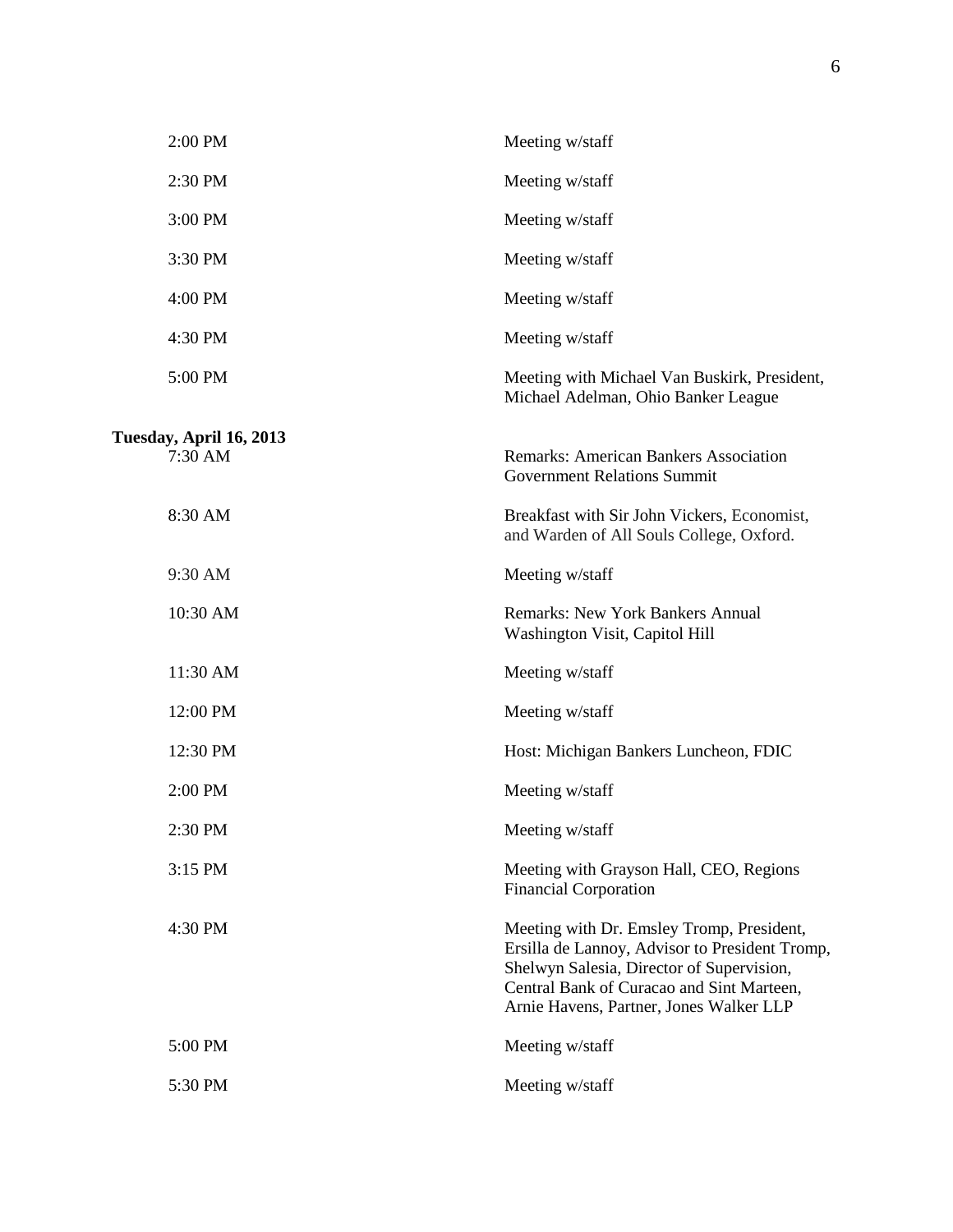| 6:00 PM                              | Meeting w/staff                                                                                |
|--------------------------------------|------------------------------------------------------------------------------------------------|
| Wednesday, April 17, 2013<br>8:00 AM | Breakfast with Larry Stein, Senior Vice<br>President, Capital One                              |
| 9:00 AM                              | Meeting w/staff                                                                                |
| 9:30 AM                              | Meeting w/staff                                                                                |
| 10:00 AM                             | Meeting w/staff                                                                                |
| 10:30 AM                             | Meeting w/staff                                                                                |
| 11:00 AM                             | Meeting with John Thain, Chairman and CEO,<br>CIT Group                                        |
| 12:00 PM                             | Meeting with Governor Duke, FRB                                                                |
| 1:00 PM                              | Meeting w/staff                                                                                |
| 1:15 PM                              | Meeting w/staff                                                                                |
| 1:30 PM                              | Meeting w/staff                                                                                |
| 2:30 PM                              | Meeting with David Cohen, Under Secretary,<br>U.S. Treasury                                    |
| 4:30 PM                              | Meeting w/staff                                                                                |
| 5:00 PM                              | Meeting w/staff                                                                                |
| 5:30 PM                              | Meeting w/staff                                                                                |
| Thursday, April 18, 2013<br>8:30 AM  | Meeting with Harvey M. Schwartz, CFO,<br><b>Goldman Sachs</b>                                  |
| 9:40 AM                              | Meeting with Senator Tom Coburn                                                                |
| 12:00 PM                             | Lunch with Steve Harris, Board Member, Public<br>Company Accounting Oversight Board<br>(PCAOB) |
| 1:30 PM                              | Meeting with Andrea Enria, Chairperson,<br><b>European Banking Authority</b>                   |
| 3:00 PM                              | Meeting with Financial Stability Board,<br><b>Canadian Embassy</b>                             |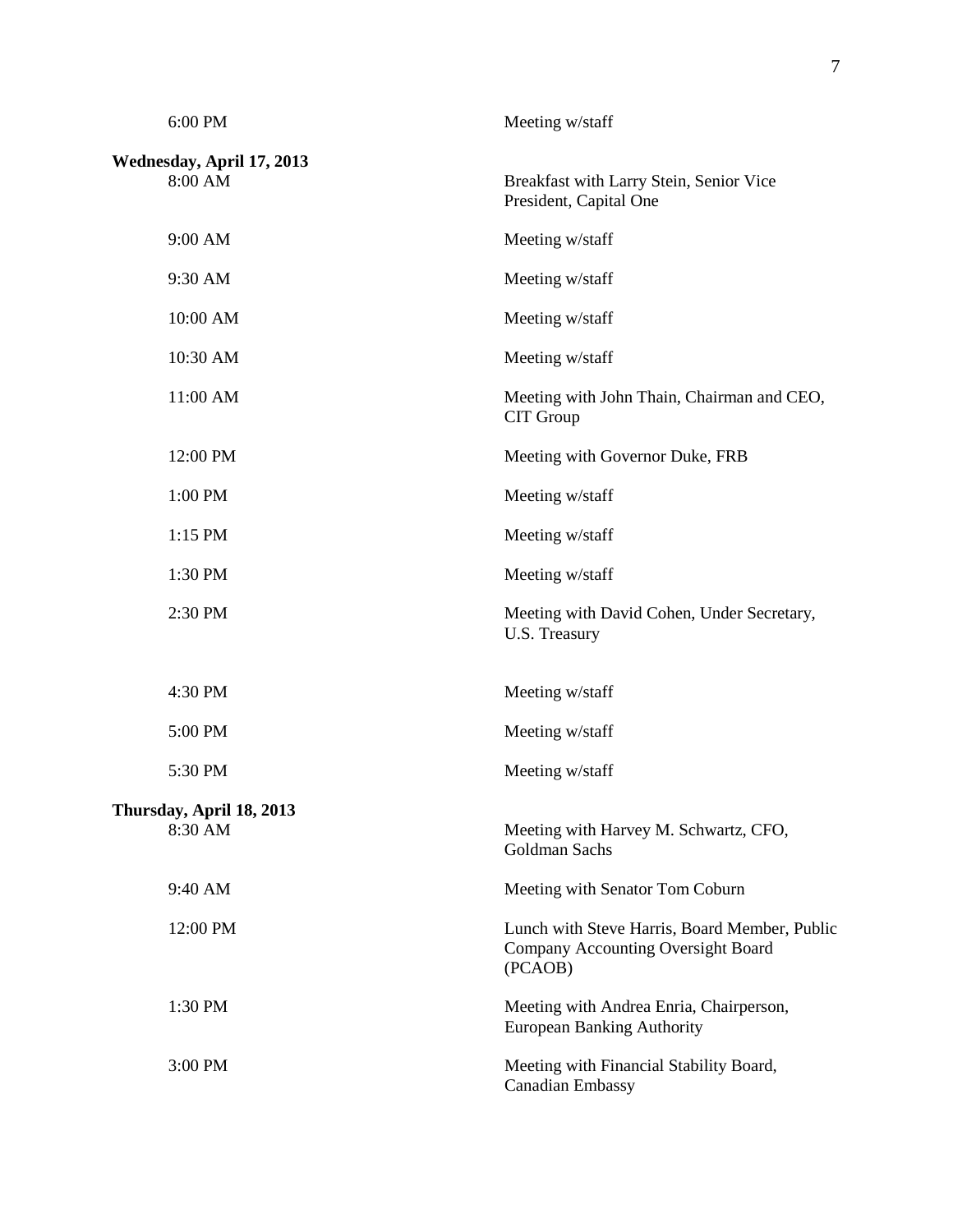| Friday, April 19, 2013<br>7:45 AM        | Meeting w/staff                                                                                                             |
|------------------------------------------|-----------------------------------------------------------------------------------------------------------------------------|
| 8:00 AM                                  | Breakfast with Jimmy Ryan, Elmendorf Ryan<br><b>LLC</b>                                                                     |
| 9:30 AM                                  | Meeting w/staff                                                                                                             |
| 10:00 AM                                 | Meeting with Klaus Regling, Managing<br>Director, European Stability Mechanism                                              |
| 11:00 AM                                 | Meeting w/staff                                                                                                             |
| 12:00 PM                                 | Lunch with Governor Powell, FRB                                                                                             |
| 1:30 PM                                  | Meeting with Eva Huepkes, Financial Stability<br>Board                                                                      |
| 2:00 PM                                  | Meeting w/staff                                                                                                             |
| 3:00 PM                                  | Meeting w/staff                                                                                                             |
| 4:00 PM                                  | Meeting w/staff                                                                                                             |
| Saturday April 20, 2013<br>1:30 PM       | Attend: International Monetary Fund, G-SIFI<br><b>Resolution Seminar</b>                                                    |
| <b>Monday, April 22, 2013</b><br>8:30 AM | Meeting w/staff                                                                                                             |
| 9:00 AM                                  | Meeting w/staff                                                                                                             |
| 9:30 AM                                  | Meeting w/staff                                                                                                             |
| 10:00 AM                                 | Meeting w/staff                                                                                                             |
| 11:00 AM                                 | Meeting with Josef Tosovsky, Chairman,<br>Financial Stability Institute, Bank for<br><b>International Settlements (BIS)</b> |
| 11:30 AM                                 | Meeting w/staff                                                                                                             |
| 12:00 PM                                 | Lunch with Chairman Matz, National<br>Credit Union Association (NCUA)                                                       |
| 1:00 PM                                  | Meeting w/staff                                                                                                             |
| 2:00 PM                                  | Meeting w/staff                                                                                                             |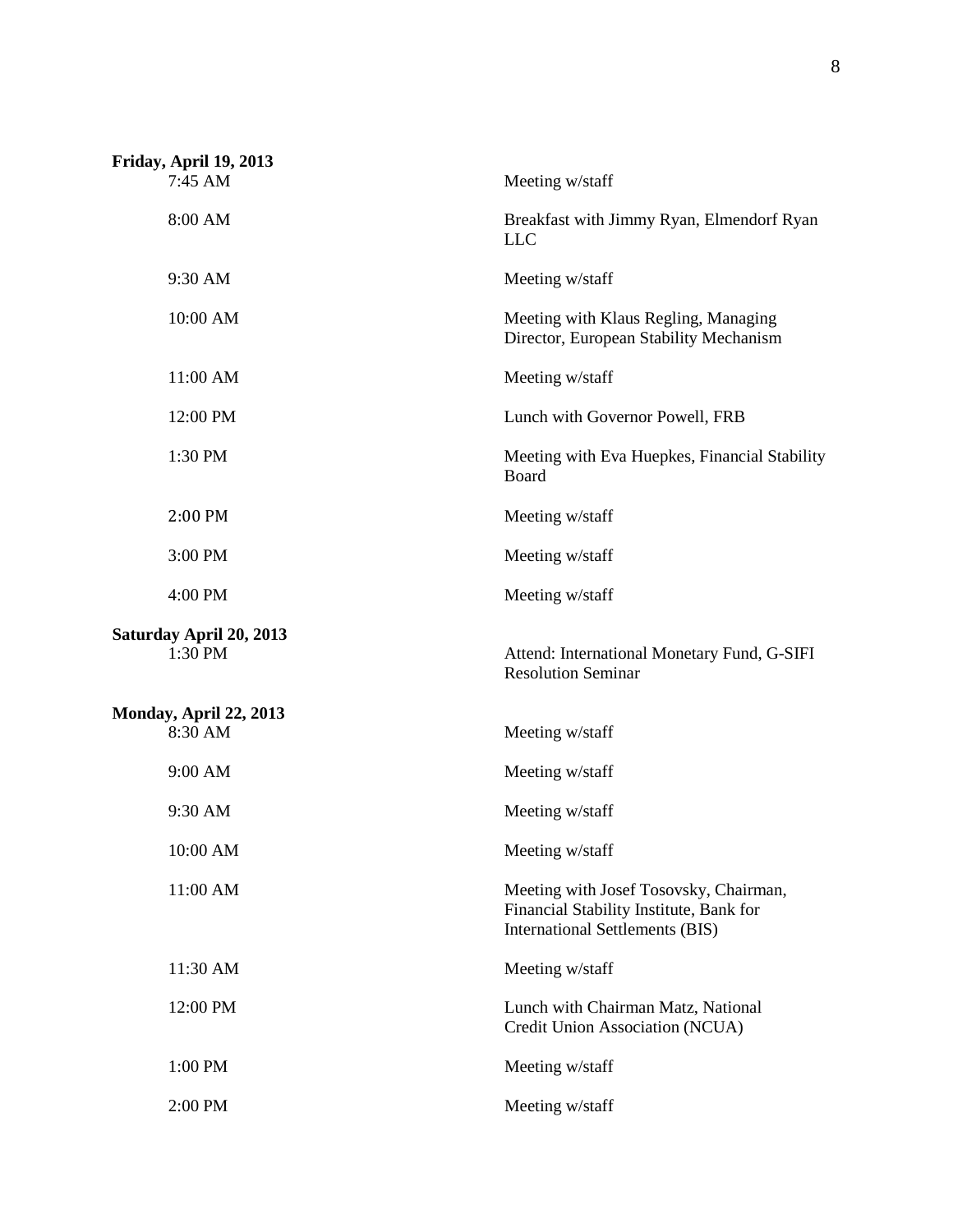| 2:30 PM                              | Meeting with Ardian Fullani, Governor, Bank of<br>Albania                                                                    |
|--------------------------------------|------------------------------------------------------------------------------------------------------------------------------|
| 3:00 PM                              | Meeting with Cyrus Amir Mokri, Assistant<br>Secretary, Melissa Koide, Deputy Assistant<br>Secretary, U.S. Treasury           |
| 4:00 PM                              | Meeting with Dr. Levin Holle, Director General<br>Ministry of Finance, Berlin, Dr. Koenig,<br>President, BaFin               |
| 5:00 PM                              | Meeting w/staff                                                                                                              |
| Tuesday, April 23, 2013<br>All Day   | Atlanta Regional Office visit                                                                                                |
| Wednesday, April 24, 2013<br>8:30 AM | <b>Remarks:</b> Local Initiatives Support Corporation<br>(LISC), Financial Opportunity Center<br>Conference, Washington D.C. |
| 10:00 AM                             | Meeting w/staff                                                                                                              |
| 11:00 AM                             | Meeting with Director Norton, FDIC                                                                                           |
| 12:00 PM                             | Remarks: FDIC Administrative Professional<br>Day                                                                             |
| 2:30 PM                              | Meeting with Secretary Lew, U.S. Treasury                                                                                    |
| 4:00 PM                              | Meeting w/staff                                                                                                              |
| 4:30 PM                              | Meeting w/staff                                                                                                              |
| 5:30 PM                              | Meeting w/staff                                                                                                              |
| Thursday, April 25, 2013<br>9:00 AM  | Meeting with Mick Thompson, Chairman,<br>Conference of State Bank Supervisors                                                |
| 10:00 AM                             | Meeting w/staff                                                                                                              |
| 1:00 PM                              | Attend: Financial Stability Oversight Council<br>meeting, U.S. Treasury                                                      |
| 3:30 PM                              | Meeting w/staff                                                                                                              |
| 4:00 PM                              | Meeting w/staff                                                                                                              |
| 4:30 PM                              | Meeting w/staff                                                                                                              |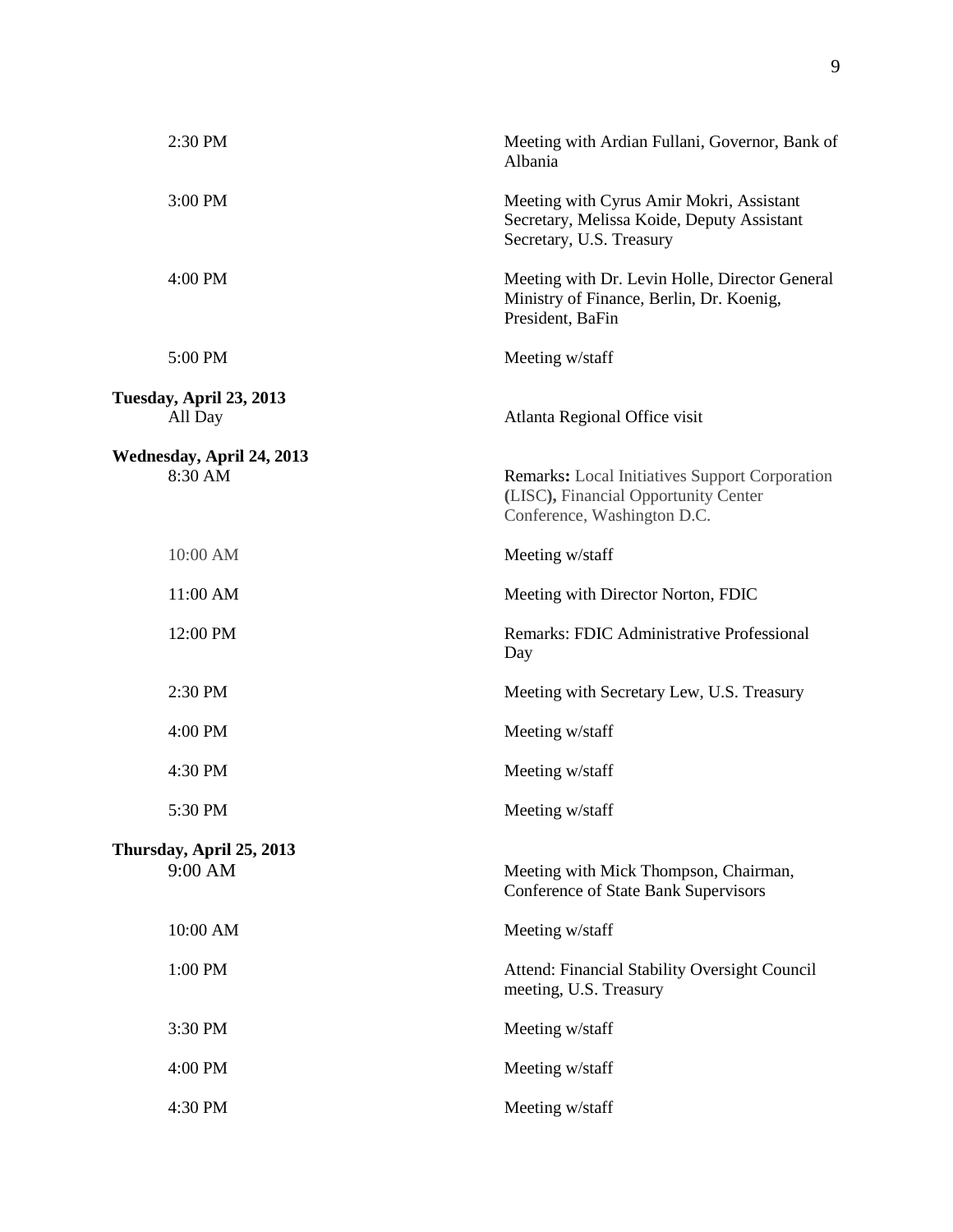| 5:00 PM                            | Meeting w/staff                                                                                                                        |
|------------------------------------|----------------------------------------------------------------------------------------------------------------------------------------|
| 5:30 PM                            | Meeting w/staff                                                                                                                        |
| Friday, April 26, 2013             |                                                                                                                                        |
| 7:30 AM                            | Breakfast with Sheila Bair, Advisor, Pew Trusts                                                                                        |
| 9:30 AM                            | Meeting w/staff                                                                                                                        |
| 11:00 AM                           | Meeting w/staff                                                                                                                        |
| 12:00 PM                           | Lunch with Leigh Williams, Director of<br>Financial Market Policy, U.S. Treasury                                                       |
| 1:00 PM                            | Meeting w/staff                                                                                                                        |
| 2:30 PM                            | Meeting w/staff                                                                                                                        |
| 4:30 PM                            | Attend: Farewell for Dean Shahinian, Senior<br><b>Counsel, United States Senate Committee</b><br>on Banking, Housing and Urban Affairs |
| Monday, April 29, 2013             |                                                                                                                                        |
| 8:00 AM                            | Meeting w/staff                                                                                                                        |
| 9:00 AM                            | Meeting w/staff                                                                                                                        |
| 9:30 AM                            | Meeting w/staff                                                                                                                        |
| 10:30 AM                           | Meeting w/staff                                                                                                                        |
| 11:00 AM                           | Meeting w/staff                                                                                                                        |
| 12:00 PM                           | Lunch with Josh Pollack, Special Assistant to<br>President, White House                                                                |
| 2:00 PM                            | Meeting w/staff                                                                                                                        |
| 2:30 PM                            | Meeting w/staff                                                                                                                        |
| 4:00 PM                            | Meeting with Comptroller Curry, OCC                                                                                                    |
| 5:30 PM                            | Meeting w/staff                                                                                                                        |
| Tuesday, April 30, 2013<br>9:00 AM | Meeting with Hector Sants, Head of Compliance<br>and Regulatory Affairs, Barclays Global                                               |
| 10:00 AM                           | Meeting w/staff                                                                                                                        |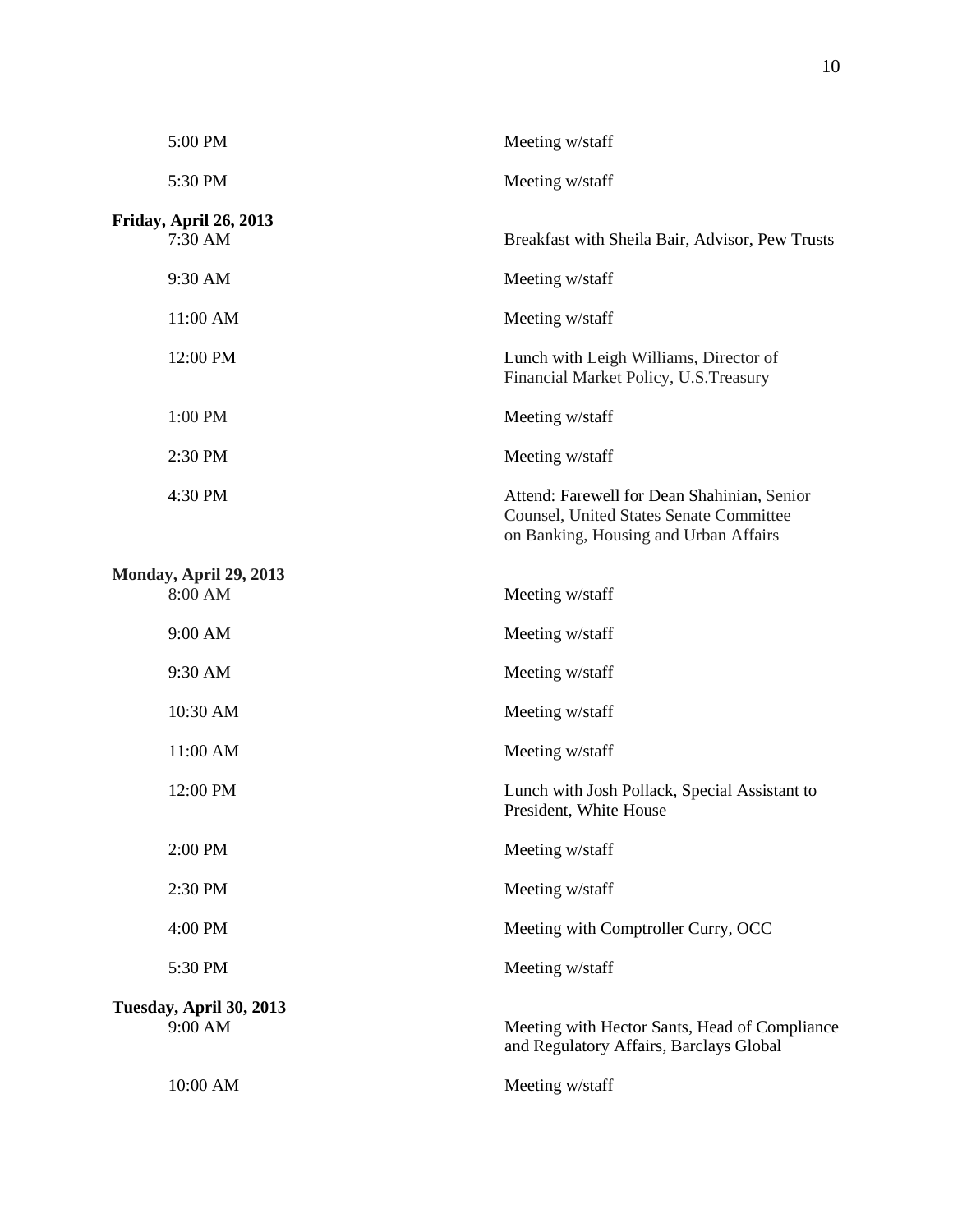| 11:00 AM | Meeting w/staff                                                                                |
|----------|------------------------------------------------------------------------------------------------|
| 11:30 AM | Meeting w/staff                                                                                |
| 12:30 PM | Lunch with Steve Harris, Board Member, Public<br>Company Accounting Oversight Board<br>(PCAOB) |
| 1:30 PM  | Meeting w/staff                                                                                |
| 2:00 PM  | Meeting w/staff                                                                                |
| 2:30 PM  | Meeting w/staff                                                                                |
| 3:00 PM  | Meeting w/staff                                                                                |
| 4:00 PM  | Meeting w/staff                                                                                |
| 4:30 PM  | Meeting with Director Norton, FDIC                                                             |
| 5:30 PM  | Meeting w/staff                                                                                |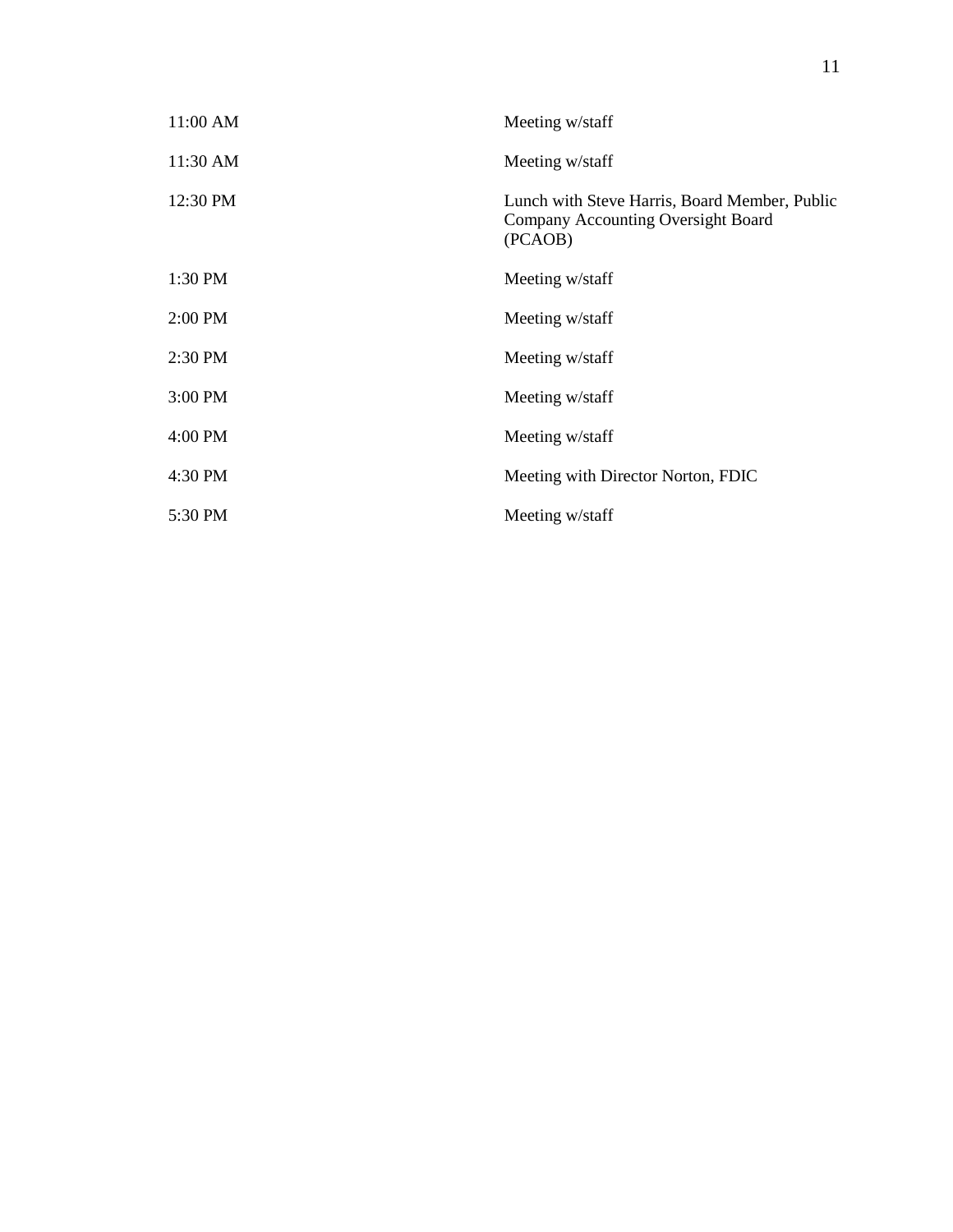## **Chairman's Schedule May 2013**

| Wednesday, May 1, 2013<br>9:00 AM | Meeting w/staff                                                  |
|-----------------------------------|------------------------------------------------------------------|
| 12:00 PM                          | Meeting w/staff                                                  |
| 1:30 PM                           | Meeting w/staff                                                  |
| 2:00 PM                           | Meeting w/staff                                                  |
| 3:00 PM                           | Meeting w/staff                                                  |
| 3:30 PM                           | Meeting w/staff                                                  |
| 5:00 PM                           | Meeting w/staff                                                  |
| Thursday, May 2, 2013             |                                                                  |
| 8:00 AM                           | Breakfast with Comptroller Curry, OCC                            |
| 9:30 AM                           | Meeting with James Lockhart, Vice Chairman,<br>WL Ross & Company |
| 10:00 AM                          | Meeting w/staff                                                  |
| 12:30 PM                          | Meeting w/staff                                                  |
| 1:00 PM                           | Meeting w/staff                                                  |
| 2:15 PM                           | Meeting w/staff                                                  |
| 3:00 PM                           | Meeting w/staff                                                  |
| 3:30 PM                           | Meeting w/staff                                                  |
| 4:30 PM                           | Meeting w/staff                                                  |
| <b>Friday, May 3, 2013</b>        |                                                                  |
| 9:00 AM                           | Meeting w/staff                                                  |
| 11:00 AM                          | Meeting w/staff                                                  |
| 1:00 PM                           | Meeting w/staff                                                  |
| 1:30 PM                           | Meeting w/staff                                                  |
| 2:30 PM                           | Meeting w/staff                                                  |
| 3:30 PM                           | Meeting w/staff                                                  |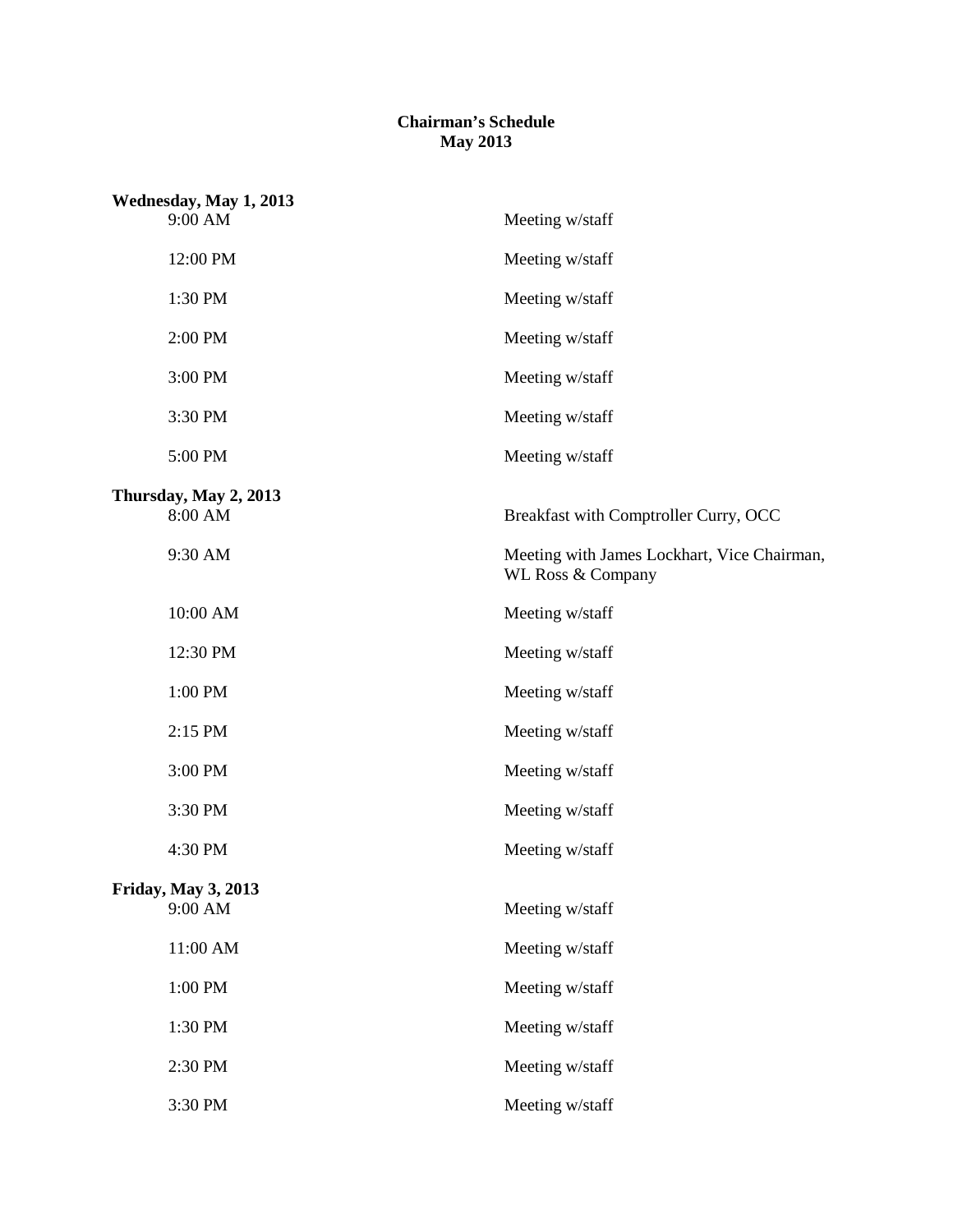| 4:00 PM                     | Meeting w/staff                                                                                                                                                                                                        |
|-----------------------------|------------------------------------------------------------------------------------------------------------------------------------------------------------------------------------------------------------------------|
| 4:30 PM                     | Meeting w/staff                                                                                                                                                                                                        |
| <b>Monday, May 6, 2013</b>  |                                                                                                                                                                                                                        |
| 9:00 AM                     | Meeting w/staff                                                                                                                                                                                                        |
| 9:30 AM                     | Meeting w/staff                                                                                                                                                                                                        |
| 10:00 AM                    | Meeting w/staff                                                                                                                                                                                                        |
| 11:00 AM                    | Meeting w/staff                                                                                                                                                                                                        |
| 12:00 PM                    | Meeting w/staff                                                                                                                                                                                                        |
| 12:30 PM                    | Meeting w/staff                                                                                                                                                                                                        |
| 1:00 PM                     | Meeting with Sheila Bair, Partner, PewTrust,<br>Brooksley Born, Former Chair, Commodity<br>Futures Trading Commission, Chester Spatt,<br>Former Chief Economist and Director,<br><b>Securities Exchange Commission</b> |
| 2:00 PM                     | Meeting w/staff                                                                                                                                                                                                        |
| 3:00 PM                     | Meeting with Mike Corbat, CEO, Citibank                                                                                                                                                                                |
| 4:00 PM                     | Meeting w/staff                                                                                                                                                                                                        |
| 5:00 PM                     | Meeting w/staff                                                                                                                                                                                                        |
| <b>Tuesday, May 7, 2013</b> |                                                                                                                                                                                                                        |
| 8:00 AM                     | Meeting w/staff                                                                                                                                                                                                        |
| 10:00 AM                    | Meeting with John Whittaker, Operational Risk<br>Director, Barclays Bank                                                                                                                                               |
| 12:00 PM                    | Meeting with Jesse Villarreal, Executive Vice<br>President, Sovereign Bank                                                                                                                                             |
| 1:00 PM                     | Meeting w/staff                                                                                                                                                                                                        |
| Wednesday, May 8, 2013      |                                                                                                                                                                                                                        |
| 8:00 AM                     | Meeting w/staff                                                                                                                                                                                                        |
| 12:00 PM                    | Meeting w/staff                                                                                                                                                                                                        |
| 1:00 PM                     | Meeting w/staff                                                                                                                                                                                                        |
| 1:30 PM                     | Meeting w/staff                                                                                                                                                                                                        |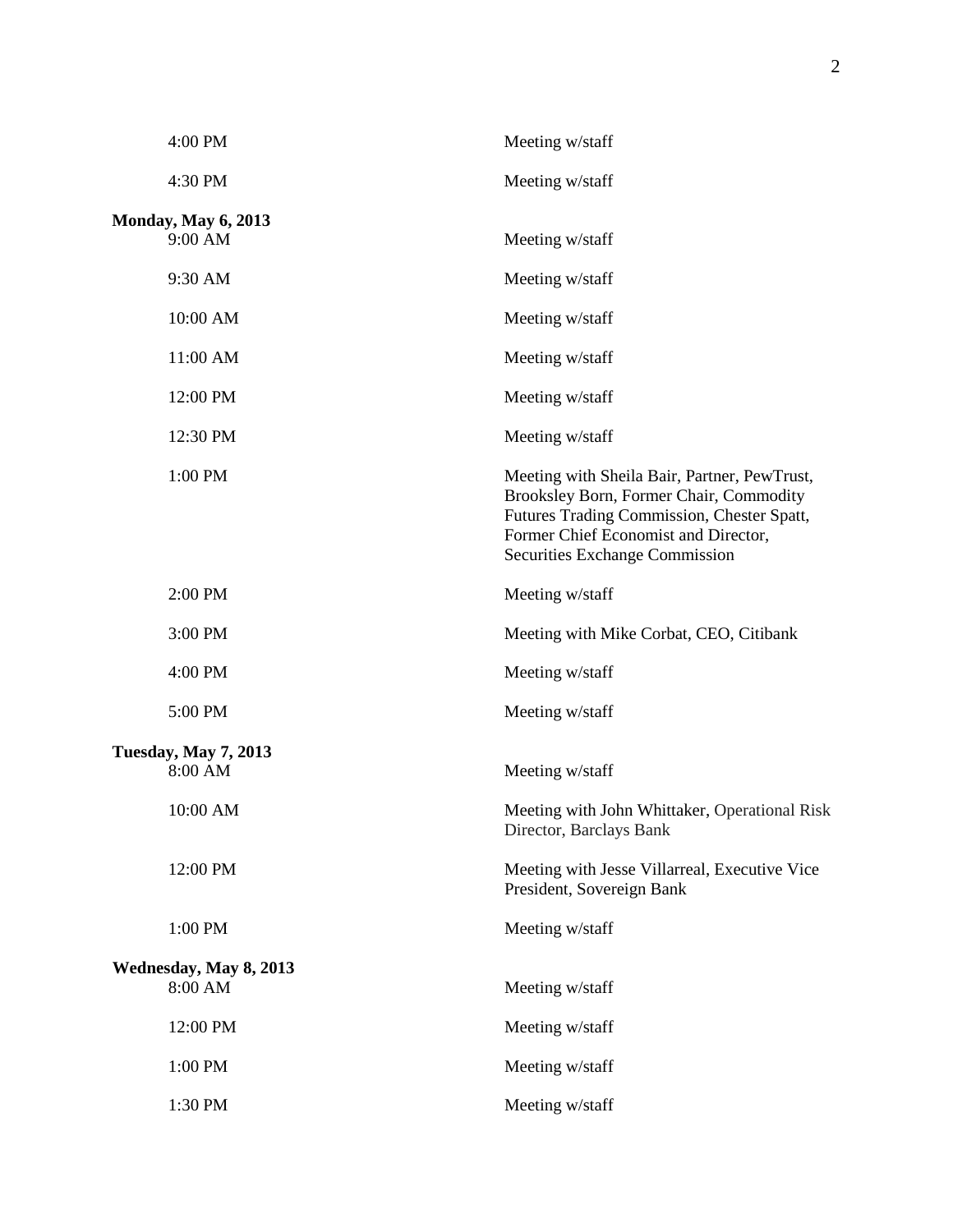| 2:30 PM                                | Meeting w/staff                                                                |
|----------------------------------------|--------------------------------------------------------------------------------|
| 3:00 PM                                | Meeting w/staff                                                                |
| 4:00 PM                                | Meeting w/staff                                                                |
| 4:30 PM                                | Meeting w/staff                                                                |
| 5:00 PM                                | Meeting w/staff                                                                |
| 5:30 PM                                | Meeting w/staff                                                                |
| Thursday, May 9, 2013<br>8:30 AM       | Breakfast with Didem Nisanci, Promontory<br><b>Financial Group</b>             |
| 10:00 AM                               | Meeting w/staff                                                                |
| 11:00 AM                               | Meeting w/staff                                                                |
| 12:00 PM                               | Meeting w/staff                                                                |
| 12:30 PM                               | Meeting w/staff                                                                |
| 2:00 PM                                | Meeting w/staff                                                                |
| 3:00 PM                                | Meeting with Jack Murphy, Managing Director,<br>Promontory Financial Group LLC |
| 4:30 PM                                | Meeting with Senator Mark Warner                                               |
| <b>Friday, May 10, 2013</b><br>8:30 AM | Meeting w/staff                                                                |
| 10:00 AM                               | Meeting w/staff                                                                |
| 11:30 AM                               | Meeting w/staff                                                                |
| 12:00 PM                               | Meeting w/staff                                                                |
| 1:00 PM                                | Meeting w/staff                                                                |
| 2:00 PM                                | Meeting w/staff                                                                |
| 3:00 PM                                | Meeting w/staff                                                                |
| 4:00 PM                                | Meeting w/staff                                                                |
| 4:30 PM                                | Meeting w/staff                                                                |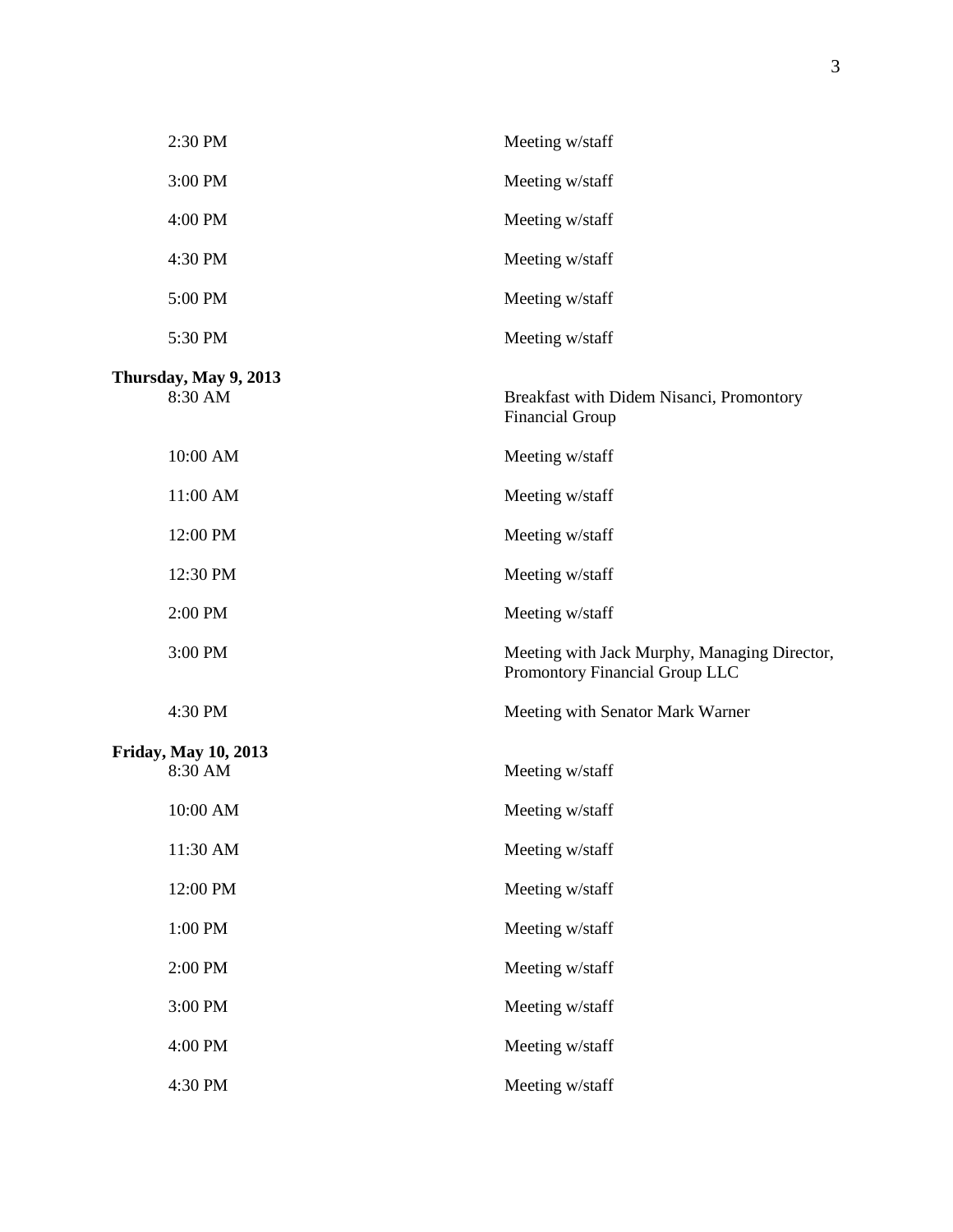| 5:30 PM                                 | Meeting w/staff                                                  |
|-----------------------------------------|------------------------------------------------------------------|
| <b>Monday, May 13, 2013</b><br>8:00 AM  | Meeting w/staff                                                  |
|                                         |                                                                  |
| 9:00 AM                                 | Meeting w/staff                                                  |
| 9:30 AM                                 | Meeting w/staff                                                  |
| 11:00 AM                                | Meeting w/staff                                                  |
| 12:30 PM                                | Meeting w/staff                                                  |
| 1:00 PM                                 | Meeting w/staff                                                  |
| 2:00 PM                                 | Meeting with Comptroller Curry, OCC                              |
| 4:00 PM                                 | Meeting w/staff                                                  |
| 4:30 PM                                 | Meeting w/staff                                                  |
| 5:00 PM                                 | Meeting w/staff                                                  |
| 5:30 PM                                 | Meeting w/staff                                                  |
| <b>Tuesday, May 14, 2013</b><br>8:00 AM | Breakfast with Governor Tarullo, FRB,<br>Comptroller Curry, OCC  |
| 9:00 AM                                 | Meeting w/staff                                                  |
| 10:00 AM                                | Meeting w/staff                                                  |
| 11:00 AM                                | Meeting w/staff                                                  |
| 11:30 AM                                | Meeting w/staff                                                  |
| 12:00 PM                                | Lunch with Neal Wolin, former Deputy<br>Secretary, U.S. Treasury |
| 2:00 PM                                 | Meeting w/staff                                                  |
| 3:00 PM                                 | Meeting w/staff                                                  |
| 3:30 PM                                 | Meeting w/staff                                                  |
| 4:00 PM                                 | Meeting w/staff                                                  |
| 5:00 PM                                 | Meeting w/staff                                                  |
|                                         |                                                                  |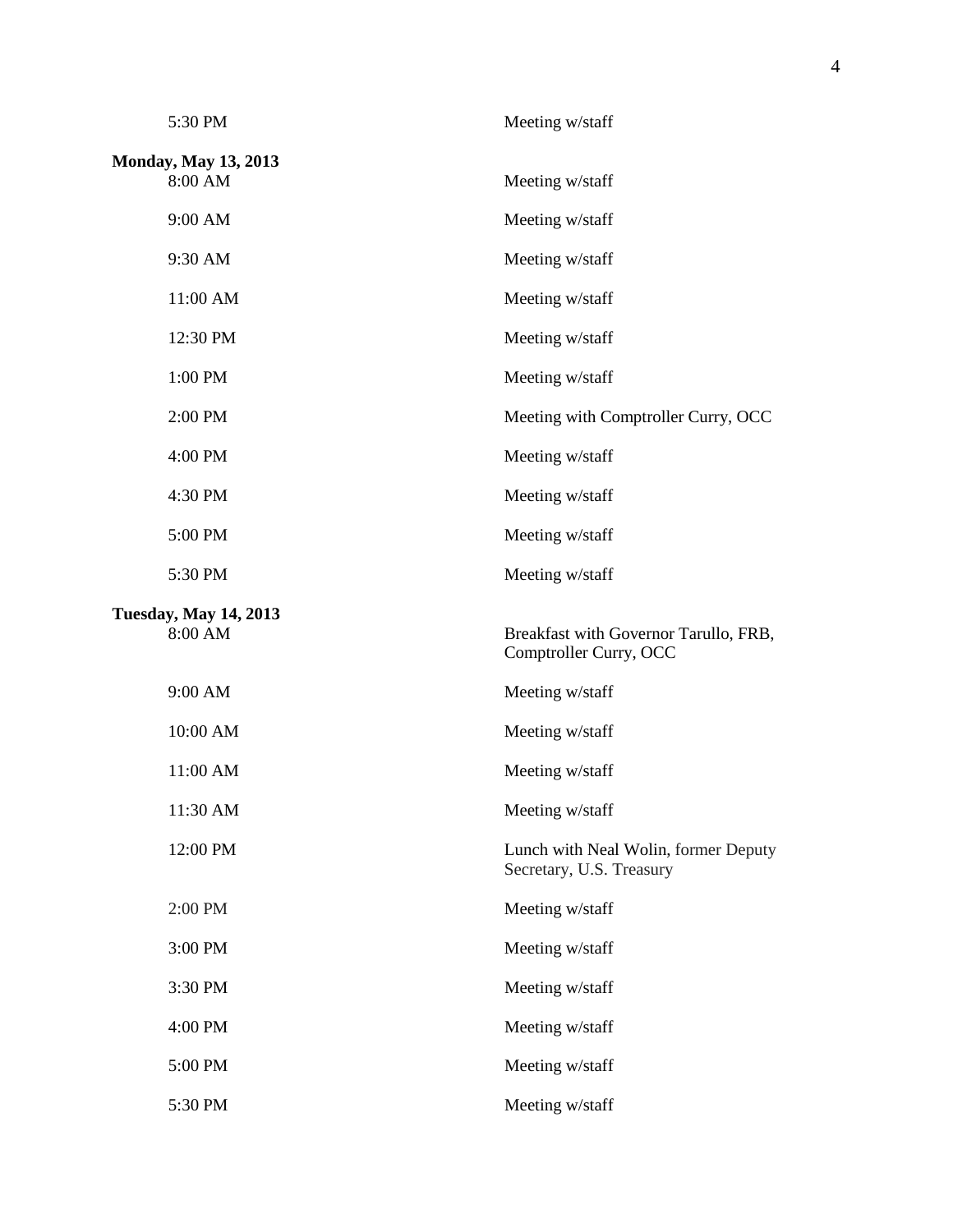| Wednesday, May 15, 2013 |                             |                                                                                                         |
|-------------------------|-----------------------------|---------------------------------------------------------------------------------------------------------|
|                         | 9:00 AM                     | Meeting with Director Norton, FDIC                                                                      |
|                         | 10:00 AM                    | Meeting w/staff                                                                                         |
|                         | 12:30 PM                    | Remarks: Exchequer Club, Washington DC                                                                  |
|                         | 3:00 PM                     | Meeting w/staff                                                                                         |
|                         | 3:30 PM                     | Meeting w/staff                                                                                         |
|                         | 4:00 PM                     | Meeting w/staff                                                                                         |
|                         | 5:30 PM                     | Meeting w/staff                                                                                         |
|                         | 6:00 PM                     | Attend: FDIC Advisory Committee on<br><b>Economic Inclusion Reception</b>                               |
|                         | Thursday, May 16, 2013      |                                                                                                         |
|                         | 9:00 AM                     | FDIC Advisory Committee on Economic<br><b>Inclusion Meeting</b>                                         |
|                         | 4:00 PM                     | Meeting with Peter Tufano, Dean and Professor<br>of Finance, Saïd Business School, Oxford<br>University |
|                         | 5:00 PM                     | Meeting w/staff                                                                                         |
|                         | 5:30 PM                     | Meeting w/staff                                                                                         |
|                         | <b>Friday, May 17, 2013</b> |                                                                                                         |
|                         | 9:30 AM                     | Meeting w/staff                                                                                         |
|                         | 10:00 AM                    | Meeting w/staff                                                                                         |
|                         | $11:00$ AM                  | Meeting w/staff                                                                                         |
|                         | 12:30 PM                    | Meeting w/staff                                                                                         |
|                         | 1:00 PM                     | Meeting w/staff                                                                                         |
|                         | 1:30 PM                     | Meeting w/staff                                                                                         |
|                         | 2:30 PM                     | Meeting w/staff                                                                                         |
|                         | 3:45 PM                     | Meeting w/staff                                                                                         |
|                         | 5:00 PM                     | Meeting w/staff                                                                                         |
|                         | 5:30 PM                     | Meeting w/staff                                                                                         |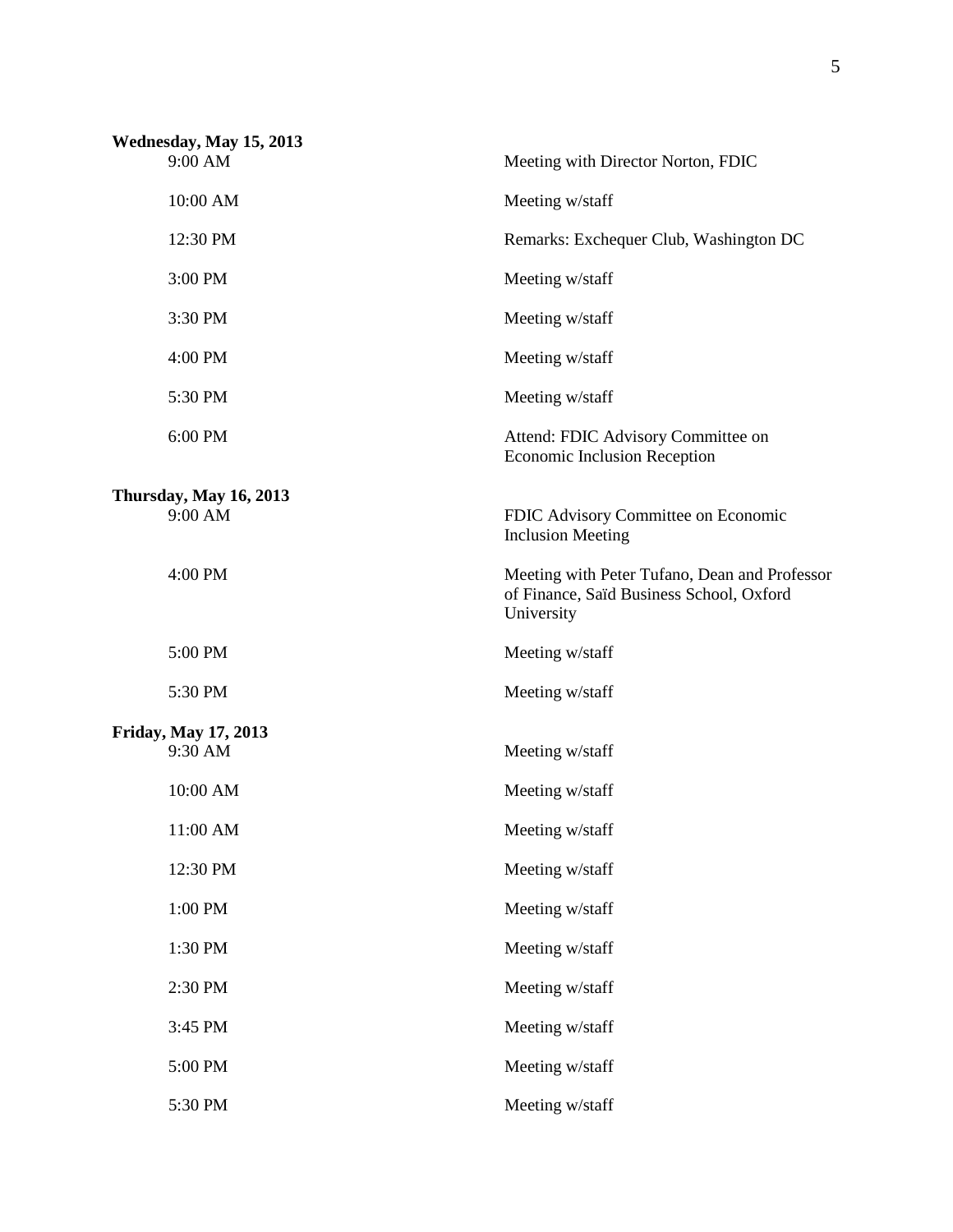| <b>Monday, May 20, 2013</b>              |                                                                                                                   |
|------------------------------------------|-------------------------------------------------------------------------------------------------------------------|
| 8:00 AM                                  | Meeting w/staff                                                                                                   |
| 8:45 AM                                  | Meeting w/staff                                                                                                   |
| 9:00 AM                                  | Meeting w/staff                                                                                                   |
| 9:30 AM                                  | Meeting w/staff                                                                                                   |
| 12:00 PM                                 | Lunch with Mike Krimminger, Partner, Cleary<br>Gottlieb Steen & Hamilton, LLP                                     |
| 2:00 PM                                  | Meeting w/staff                                                                                                   |
| 2:10 PM                                  | Meeting w/staff                                                                                                   |
| 2:30 PM                                  | Meeting w/staff                                                                                                   |
| 3:00 PM                                  | Meeting w/staff                                                                                                   |
| 3:30 PM                                  | Meeting w/staff                                                                                                   |
| 4:30 PM                                  | Meeting w/staff                                                                                                   |
|                                          |                                                                                                                   |
| <b>Tuesday, May 21, 2013</b><br>10:00 AM | FDIC Board of Directors Meeting                                                                                   |
| 12:30 PM                                 | Lunch with Governor Duke, FRB                                                                                     |
| 2:00 PM                                  | Meeting with Richard Carrion, President &<br>CEO, Ignacio Alvarez, Executive Vice<br>President, Banco Popular, PR |
| 3:00 PM                                  | Meeting w/staff                                                                                                   |
| 4:00 PM                                  | Meeting w/staff                                                                                                   |
| 5:00 PM                                  | Meeting w/staff                                                                                                   |
|                                          |                                                                                                                   |
| Wednesday, May 22, 2013<br>9:00 AM       | Meeting w/staff                                                                                                   |
| 10:00 AM                                 | Meeting w/staff                                                                                                   |
| 12:00 PM                                 | Meeting with Senator David Vitter                                                                                 |
| 1:30 PM                                  | Meeting w/staff                                                                                                   |
| 3:00 PM                                  | Meeting with Secretary Lew, U.S. Treasury                                                                         |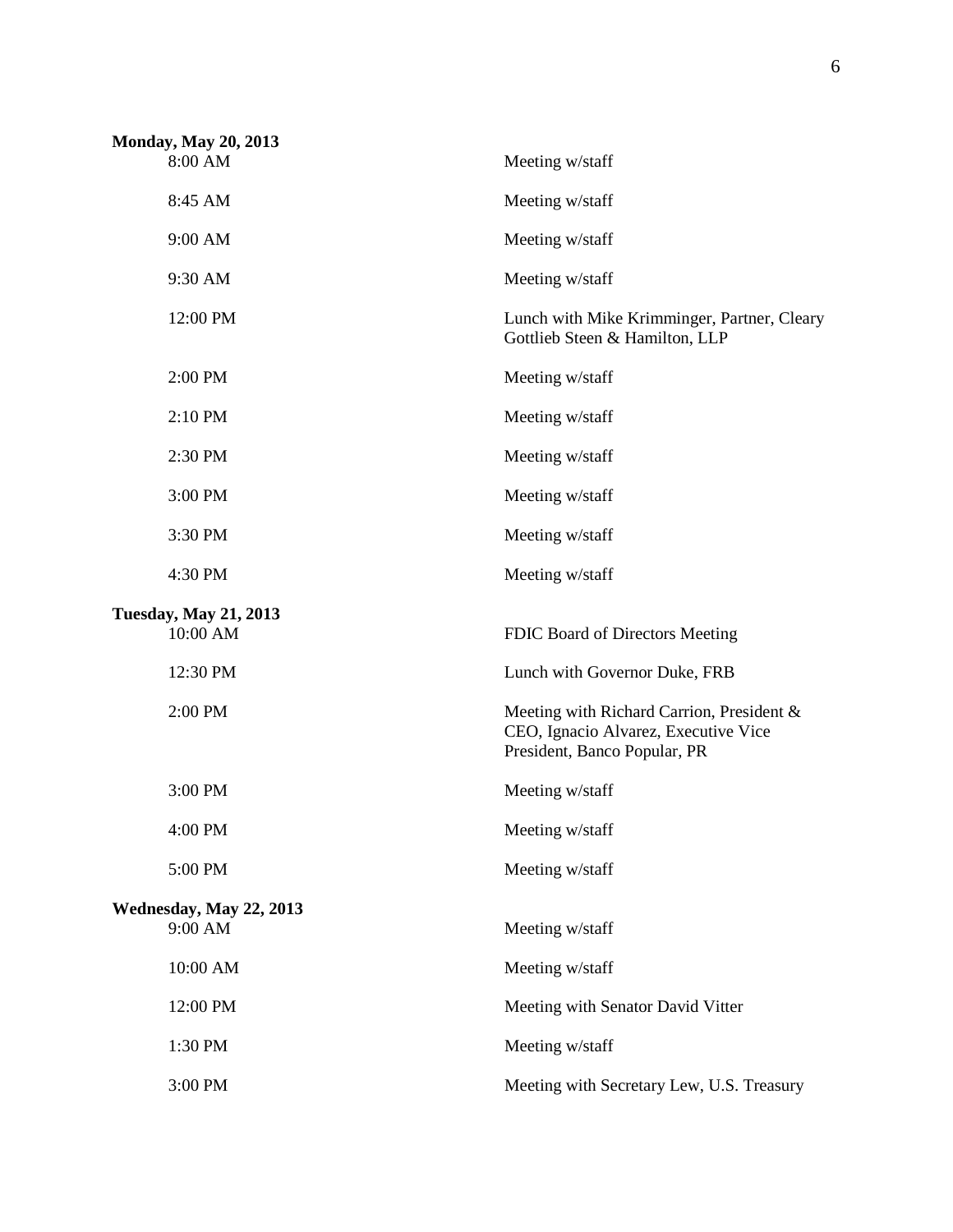| 4:00 PM                                | Meeting w/staff                                                                                                                                                     |
|----------------------------------------|---------------------------------------------------------------------------------------------------------------------------------------------------------------------|
| 4:30 PM                                | Meeting w/staff                                                                                                                                                     |
| 5:00 PM                                | Meeting w/staff                                                                                                                                                     |
| 5:30 PM                                | Meeting w/staff                                                                                                                                                     |
| Thursday, May 23, 2013<br>9:30 AM      | Meeting w/staff                                                                                                                                                     |
| 10:00 AM                               | Meeting with Hisakazu Mizushima, President<br>and CEO, Satoshi Arisawa, General Manager<br>International Department, NIKKIN, Japan<br><b>Financial News Company</b> |
| 11:00 AM                               | Meeting w/staff                                                                                                                                                     |
| 12:00 PM                               | Meeting with Director Norton, FDIC                                                                                                                                  |
| 1:00 PM                                | Meeting w/staff                                                                                                                                                     |
| 1:30 PM                                | Meeting w/staff                                                                                                                                                     |
| 2:30 PM                                | Meeting w/staff                                                                                                                                                     |
| 3:00 PM                                | Meeting with Gerald Hassell, CEO, BNY<br>Mellon                                                                                                                     |
| 4:00 PM                                | Meeting w/staff                                                                                                                                                     |
| 4:30 PM                                | Meeting w/staff                                                                                                                                                     |
| 5:00 PM                                | Meeting w/staff                                                                                                                                                     |
| <b>Friday, May 24, 2013</b><br>8:30 AM | Meeting w/staff                                                                                                                                                     |
| 10:30 AM                               | Meeting w/staff                                                                                                                                                     |
| 11:00 AM                               | Meeting w/staff                                                                                                                                                     |
| 12:30 PM                               | Meeting w/staff                                                                                                                                                     |
| 1:30 PM                                | Meeting w/staff                                                                                                                                                     |
| 2:00 PM                                | Meeting w/staff                                                                                                                                                     |
| 2:30 PM                                | Meeting w/staff                                                                                                                                                     |
| 3:00 PM                                | Meeting w/staff                                                                                                                                                     |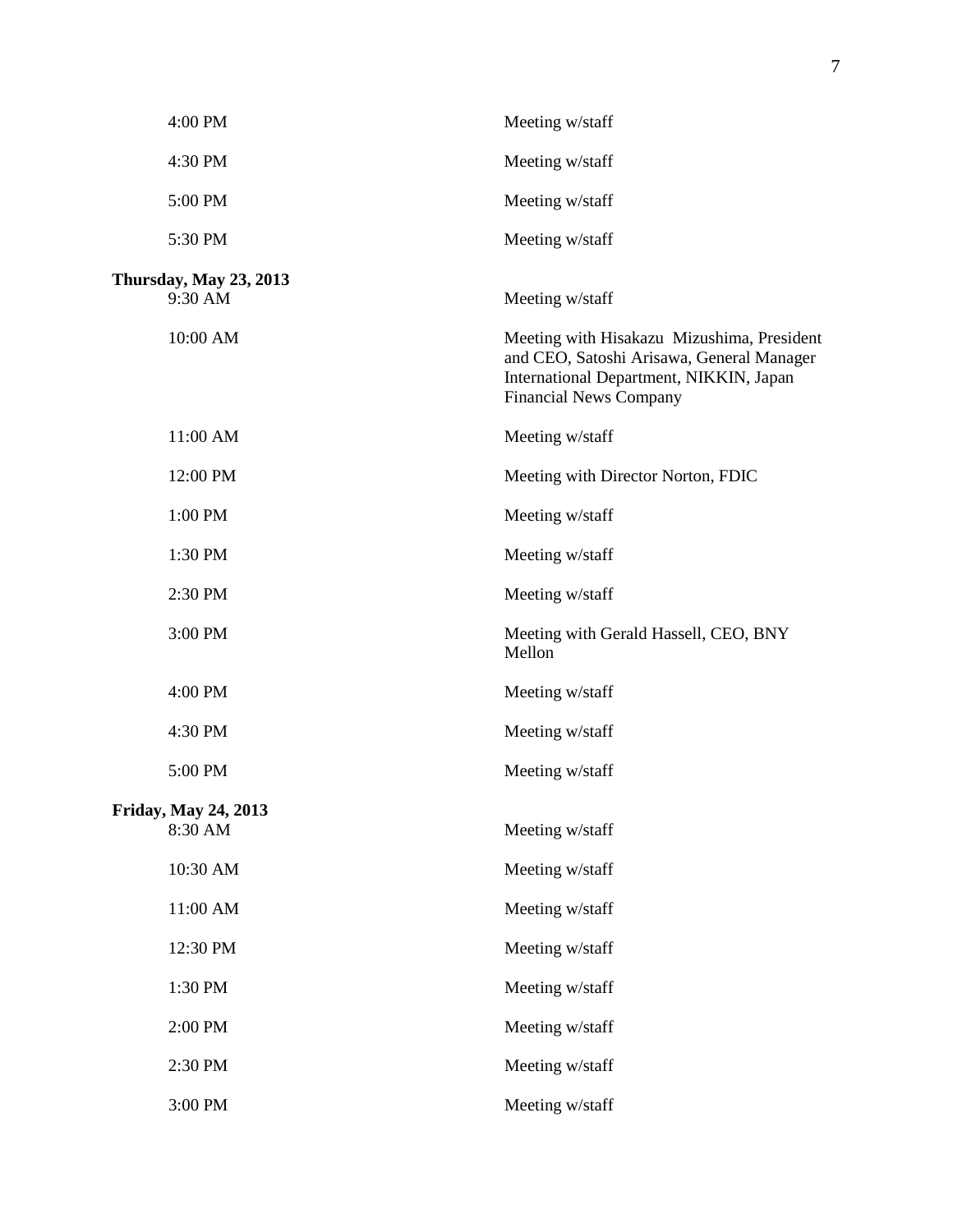| 3:30 PM                                 | Meeting w/staff                                             |
|-----------------------------------------|-------------------------------------------------------------|
| 4:00 PM                                 | Meeting w/staff                                             |
| 4:30 PM                                 | Meeting with Jesse Hamilton, Reporter,<br>Bloomberg         |
| <b>Monday, May 27, 2013</b><br>All Day  | <b>HOLIDAY</b>                                              |
| <b>Tuesday, May 28, 2013</b><br>9:00 AM | Meeting w/staff                                             |
| 9:30 AM                                 | Meeting w/staff                                             |
| 10:15 AM                                | Meeting w/staff                                             |
| 11:00 AM                                | Meeting w/staff                                             |
| 1:00 PM                                 | Meeting w/staff                                             |
| 2:00 PM                                 | Meeting w/staff                                             |
| 3:00 PM                                 | Meeting w/staff                                             |
| 4:00 PM                                 | Meeting w/staff                                             |
| 4:30 PM                                 | Meeting with Joe Adler, reporter, American<br><b>Banker</b> |
| Wednesday, May 29, 2013<br>8:30 AM      | Meeting w/staff                                             |
| 10:00 AM                                | Meeting w/staff                                             |
| 11:00 AM                                | Meeting w/staff                                             |
| 12:00 PM                                | Lunch with Vice Chairman Hoenig, FDIC                       |
| 2:00 PM                                 | Meeting w/staff                                             |
| 3:00 PM                                 | Meeting w/staff                                             |
| 4:00 PM                                 | Meeting w/staff                                             |
| 4:30 PM                                 | Meeting w/staff                                             |
| 5:30 PM                                 | Meeting w/staff                                             |

**Thursday, May 30, 2013**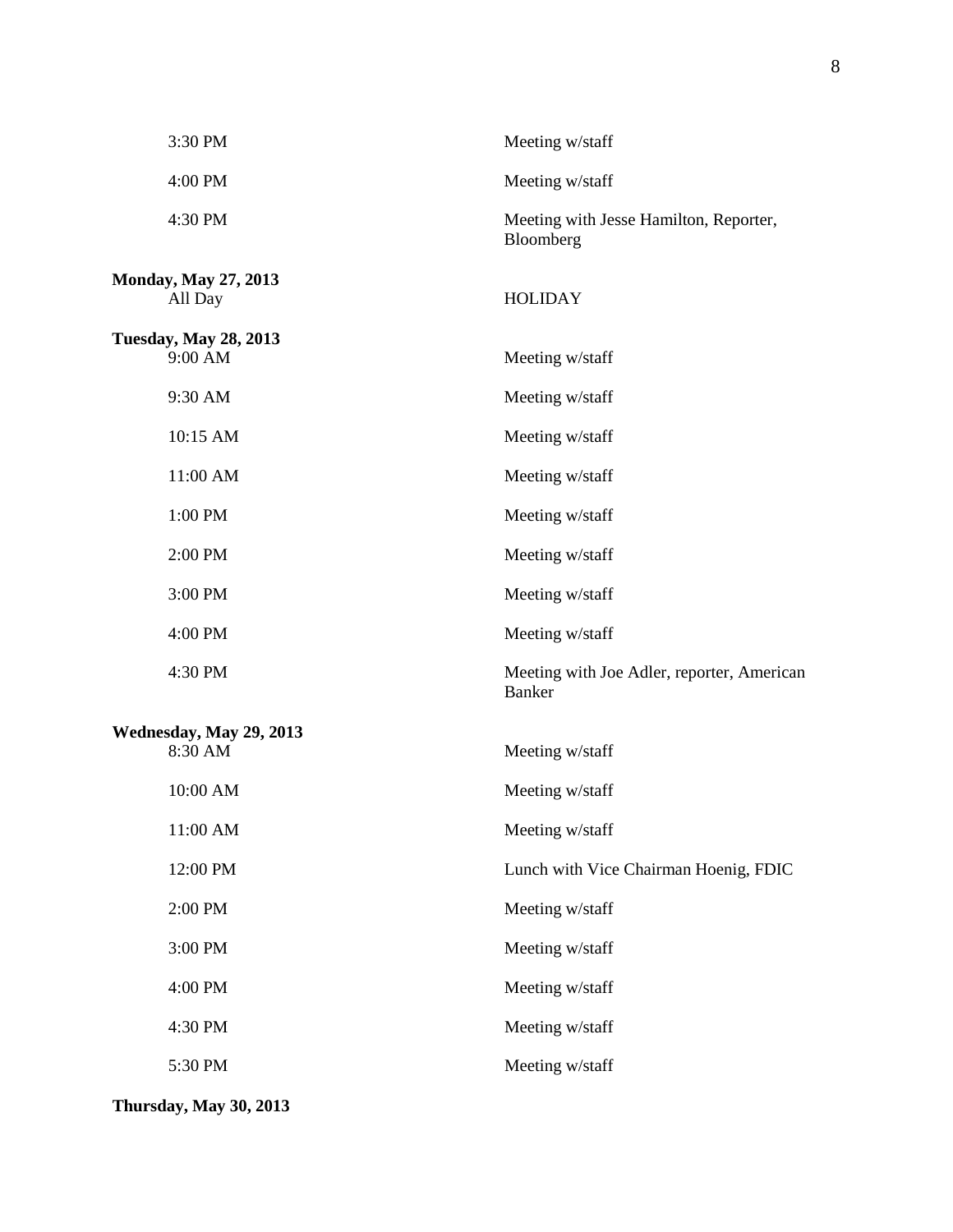| 9:00 AM                                 | Meeting w/staff                                                                                                                                                              |
|-----------------------------------------|------------------------------------------------------------------------------------------------------------------------------------------------------------------------------|
| 10:00 AM                                | Meeting w/staff                                                                                                                                                              |
| 12:00 PM                                | Meeting w/staff                                                                                                                                                              |
| 12:30 PM                                | Lunch with Acting Director Cordray, CFPB                                                                                                                                     |
| 1:30 PM                                 | Meeting with Director Norton, FDIC                                                                                                                                           |
| 3:30 PM                                 | Meeting w/staff                                                                                                                                                              |
| 4:30 PM                                 | Meeting w/staff                                                                                                                                                              |
| 5:00 PM                                 | Meeting w/staff                                                                                                                                                              |
| <b>Friday, May 31, 2013</b><br>10:00 AM | Meeting w/staff                                                                                                                                                              |
| 10:30 AM                                | Meeting w/staff                                                                                                                                                              |
| 11:00 AM                                | Meeting w/staff                                                                                                                                                              |
| 11:30 AM                                | Meeting w/staff                                                                                                                                                              |
| 12:30 PM                                | Meeting w/staff                                                                                                                                                              |
| 2:00 PM                                 | Meeting w/staff                                                                                                                                                              |
| 3:00 PM                                 | Meeting with Chris Cummings, CEO, Andre<br>Villeneuve, Advisor to CEO, Howard Miller,<br>Director of Policy and Public Affairs, Richard<br>Fenner, Public Affairs, TheCityUK |

4:30 PM Meeting with Joachim Poss, Deputy Chairman of the SPD Group, German Parliament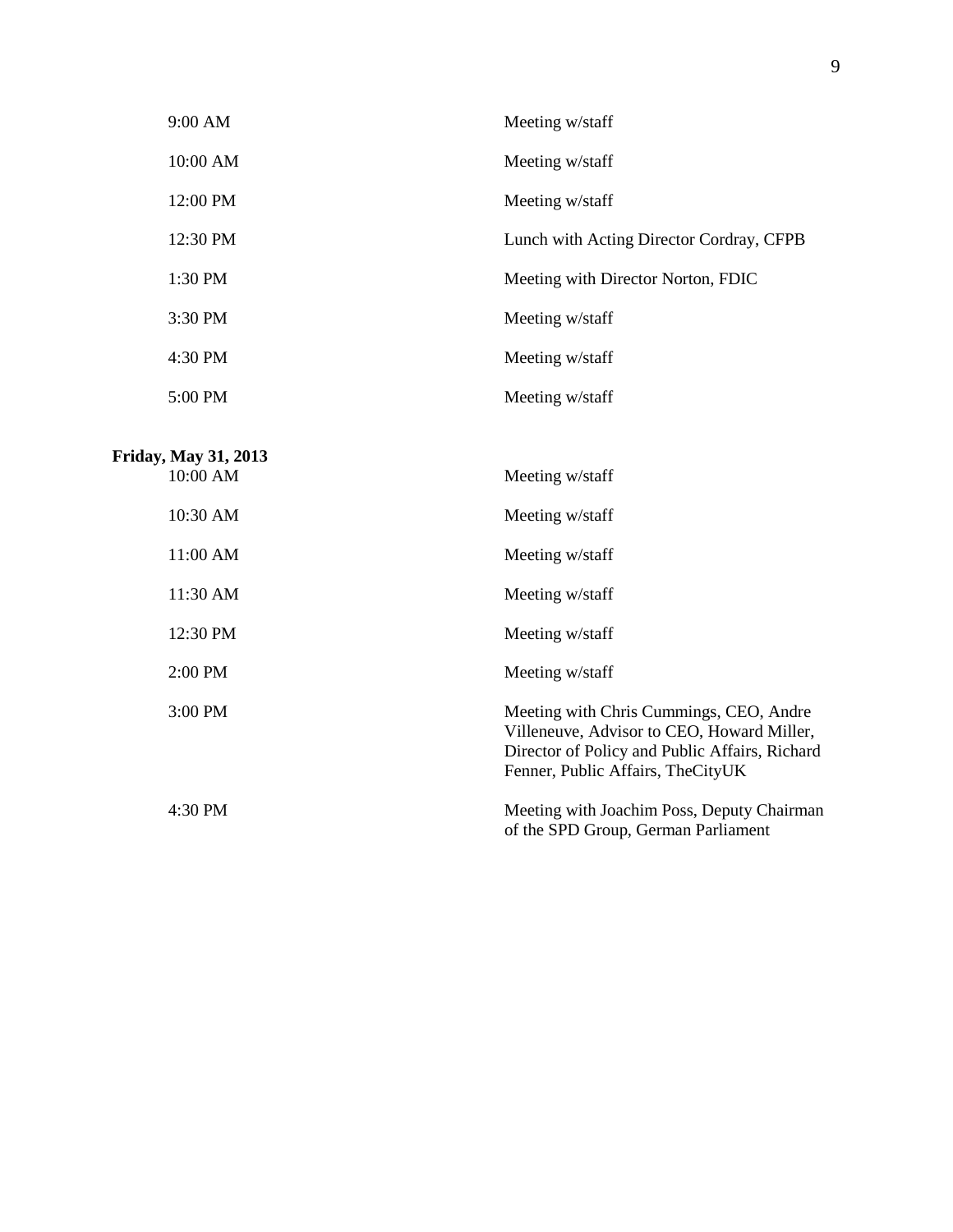## **Chairman's Schedule June 2013**

| Monday, June 3, 2013<br>8:00 AM    | Meeting w/staff                                                                                  |
|------------------------------------|--------------------------------------------------------------------------------------------------|
| 9:00 AM                            | Meeting w/staff                                                                                  |
| 9:30 AM                            | Meeting w/staff                                                                                  |
| 10:00 AM                           | Meeting w/staff                                                                                  |
| 1:00 PM                            | Financial Stability Oversight Council (FSOC)<br>meeting, U.S. Treasury                           |
| 4:00 PM                            | Meeting w/staff                                                                                  |
| 4:30 PM                            | Meeting w/staff                                                                                  |
| 5:00 PM                            | Meeting w/staff                                                                                  |
| Tuesday, June 4, 2013<br>8:00 AM   | Meeting with Steve Harris, Board Member,<br>Public Company Accounting Oversight Board<br>(PCAOB) |
| 8:30 AM                            | Remarks: 2013 Financial Crimes Conference,<br>Virginia Square                                    |
| 10:00 AM                           | Board of Directors Meeting, FDIC                                                                 |
| 12:00 PM                           | Lunch with Vice Chairman Hoenig, FDIC                                                            |
| 1:30 PM                            | Meeting with National Housing Resource Center<br>(NHRC) participants                             |
| 3:00 PM                            | Meeting w/staff                                                                                  |
| 3:30 PM                            | Meeting w/staff                                                                                  |
| 4:30 PM                            | Meeting w/staff                                                                                  |
| Wednesday, June 5, 2013<br>8:00 AM | Breakfast with Governor Tarullo, FRB,<br>Comptroller Curry, OCC                                  |
| 10:00 AM                           | Meeting w/staff                                                                                  |
| 10:30 AM                           | Meeting w/staff                                                                                  |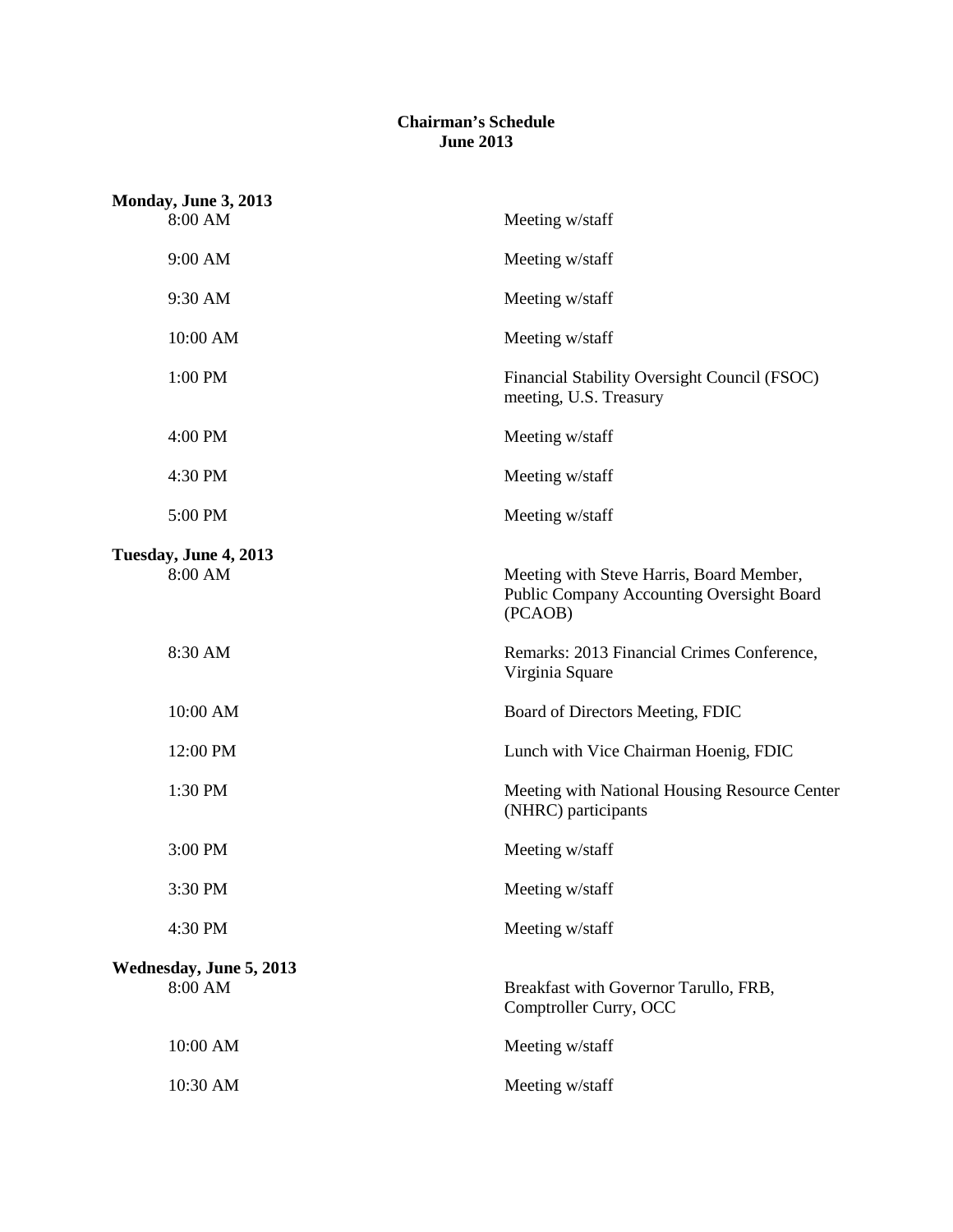| 12:00 PM                          | Lunch with Director Norton, FDIC                                                                                                                                                                         |
|-----------------------------------|----------------------------------------------------------------------------------------------------------------------------------------------------------------------------------------------------------|
| 1:30 PM                           | Meeting w/staff                                                                                                                                                                                          |
| 2:00 PM                           | Meeting with David Cotney, Commissioner of<br>Banks, Massachusetts Division of Finance,<br>Charles Vice, Commissioner and Chairman,<br>Department of Financial Institutions,<br>Commonwealth of Kentucky |
| 3:00 PM                           | Meeting w/staff                                                                                                                                                                                          |
| 4:15 PM                           | Meeting w/staff                                                                                                                                                                                          |
| Thursday, June 6, 2013<br>8:00 AM | Breakfast with Bill Cohen, Chairman and Chief<br>Executive Officer, Cohen Group                                                                                                                          |
| 9:30 AM                           | Meeting w/staff                                                                                                                                                                                          |
| 10:00 AM                          | Federal Financial Institutions Examination<br>Council (FFIEC) meeting, OCC                                                                                                                               |
| 12:30 PM                          | Meeting w/staff                                                                                                                                                                                          |
| 1:00 PM                           | Meeting w/staff                                                                                                                                                                                          |
| 1:30 PM                           | Meeting w/staff                                                                                                                                                                                          |
| 2:30 PM                           | Meeting w/staff                                                                                                                                                                                          |
| 3:30 PM                           | Meeting w/staff                                                                                                                                                                                          |
| 4:00 PM                           | Meeting w/staff                                                                                                                                                                                          |
| 4:30 PM                           | Meeting w/staff                                                                                                                                                                                          |
| <b>Friday, June 7, 2013</b>       |                                                                                                                                                                                                          |
| 10:00 AM                          | Meeting w/staff                                                                                                                                                                                          |
| 10:30 AM                          | Meeting w/staff                                                                                                                                                                                          |
| 11:00 AM                          | Meeting w/staff                                                                                                                                                                                          |
| 12:00 PM                          | Lunch with Chairman White, SEC,<br>Comptroller Curry, OCC                                                                                                                                                |
| 1:00 PM                           | Meeting w/staff                                                                                                                                                                                          |
| 1:30 PM                           | Meeting w/staff                                                                                                                                                                                          |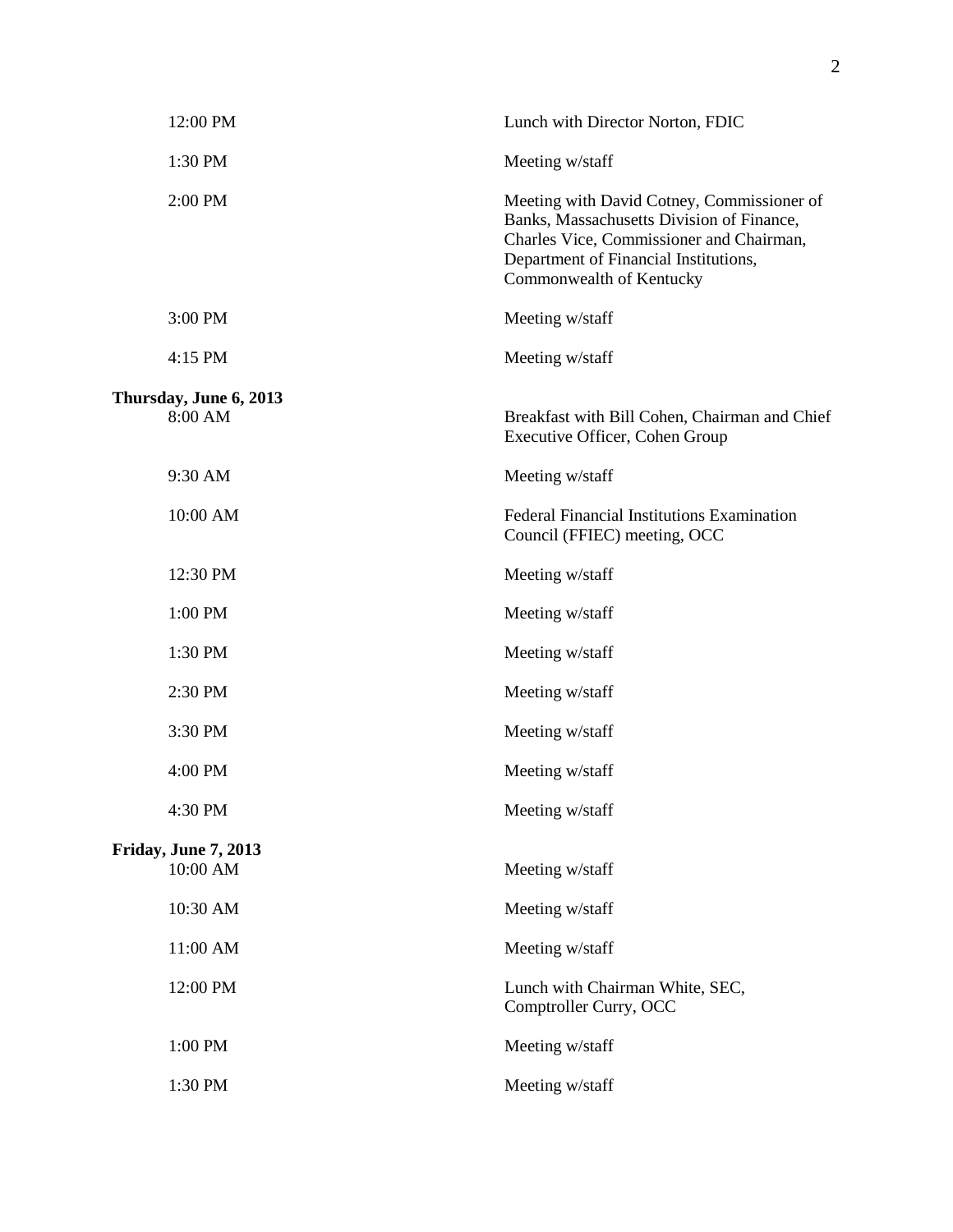| 2:00 PM                                  | Meeting w/staff                                                                                |
|------------------------------------------|------------------------------------------------------------------------------------------------|
| 2:30 PM                                  | Meeting w/staff                                                                                |
| 3:00 PM                                  | Meeting w/staff                                                                                |
| 3:30 PM                                  | Meeting w/staff                                                                                |
| 4:30 PM                                  | Meeting w/staff                                                                                |
| 5:00 PM                                  | Meeting w/staff                                                                                |
| <b>Monday, June 10, 2013</b><br>11:00 AM | <b>Remarks: North Carolina Bankers Association</b><br>117th Annual Conference, Hot Springs, VA |
| 5:00 PM                                  | Meeting w/staff                                                                                |
| <b>Tuesday, June 11, 2013</b><br>9:00 AM | Meeting w/staff                                                                                |
| 10:00 AM                                 | Meeting w/staff                                                                                |
| 12:23 PM                                 | Depart Dulles Airport for Ottawa Canada                                                        |
| 6:30 PM                                  | Attend: Meeting with Board of Canada<br><b>Deposit Insurance Corporation</b>                   |
| Wednesday, June 12, 2013<br>9:00 AM      | Meeting w/staff                                                                                |
| 10:00 AM                                 | Meeting with Director Norton, FDIC                                                             |
| 11:00 AM                                 | Meeting w/staff                                                                                |
| 11:30 AM                                 | Meeting w/staff                                                                                |
| 12:00 PM                                 | Meeting with Vice Chairman Hoenig, FDIC                                                        |
| 1:30 PM                                  | Meeting w/staff                                                                                |
| 3:00 PM                                  | Meeting w/staff                                                                                |
| 3:30 PM                                  | Meeting w/staff                                                                                |
| 4:00 PM                                  | Meeting w/staff                                                                                |
| 4:30 PM                                  | Meeting w/staff                                                                                |
| 5:00 PM                                  | Meeting with General Hsien-Nung Kuei,<br>Managing Director, Taiwan Cooperative Bank            |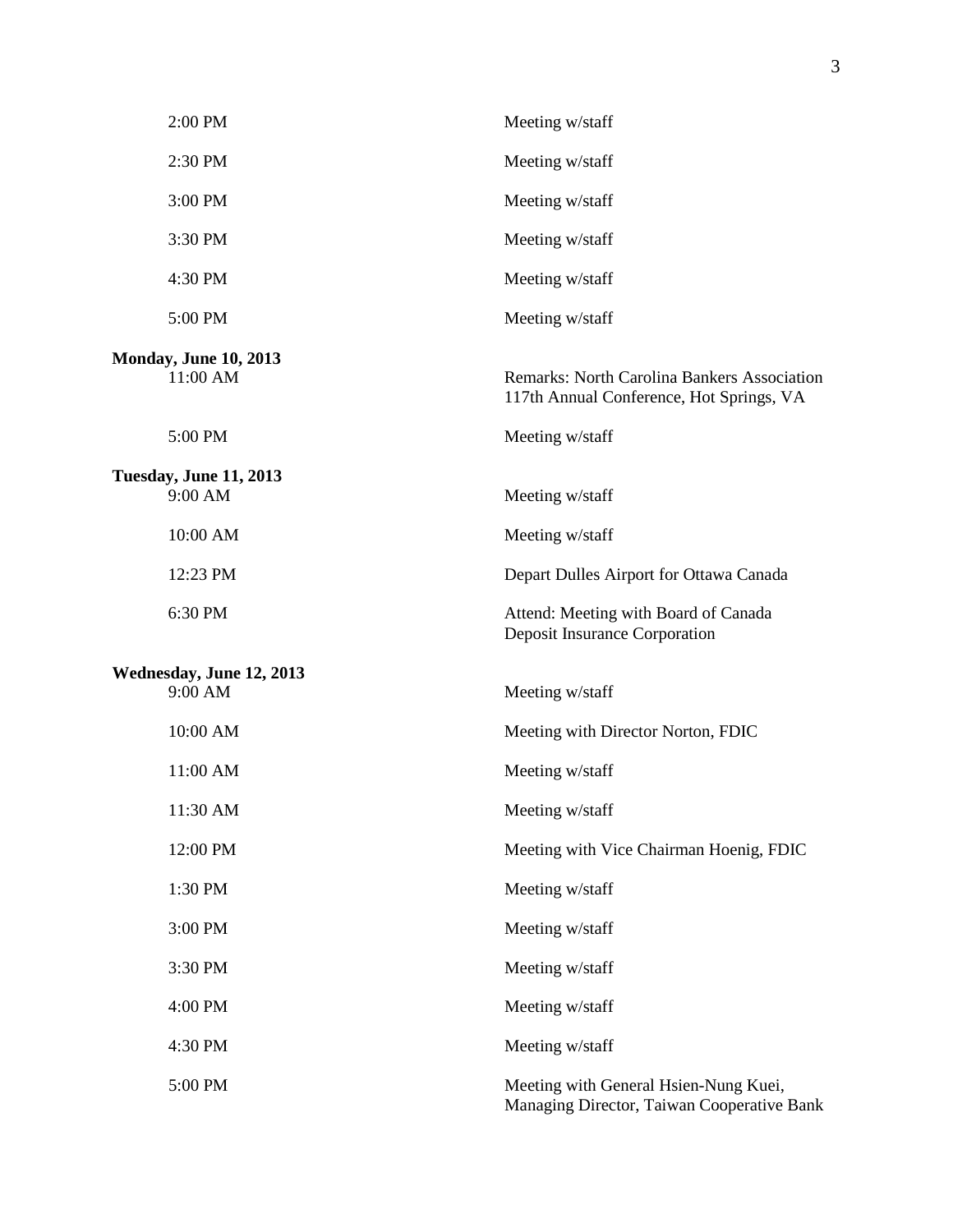| Thursday, June 13, 2013<br>11:00 AM      | Meeting w/staff                                                       |
|------------------------------------------|-----------------------------------------------------------------------|
|                                          |                                                                       |
| 2:30 PM                                  | Meeting w/staff                                                       |
| <b>Friday, June 14, 2013</b><br>12:00 PM | Meeting w/staff                                                       |
| 12:30 PM                                 | Meeting w/staff                                                       |
| 2:00 PM                                  | Meeting w/staff                                                       |
| 3:00 PM                                  | Meeting w/staff                                                       |
| 3:30 PM                                  | Meeting w/staff                                                       |
| 4:00 PM                                  | Meeting w/staff                                                       |
| <b>Monday, June 17, 2013</b>             |                                                                       |
| 12:00 PM                                 | Meeting w/staff                                                       |
| 12:30 PM                                 | Meeting w/staff                                                       |
| 1:30 PM                                  | Meeting w/staff                                                       |
| 2:00 PM                                  | Meeting w/staff                                                       |
| 2:30 PM                                  | Meeting w/staff                                                       |
| 3:30 PM                                  | Meeting w/staff                                                       |
| 5:00 PM                                  | Meeting with Secretary Lew, U.S. Treasury                             |
| <b>Tuesday, June 18, 2013</b><br>9:00 AM | Remarks: U.S. Bancorp Board Meeting, Ritz<br>Carlton, Washington D.C. |
| 10:00 AM                                 | Meeting w/staff                                                       |
| 11:30 AM                                 | Meeting w/staff                                                       |
| 12:00 PM                                 | Meeting w/staff                                                       |
| 12:30 PM                                 | Meeting w/staff                                                       |
| 1:00 PM                                  | Meeting w/staff                                                       |
| 2:00 PM                                  | Meeting w/staff                                                       |
| 2:30 PM                                  | Meeting w/staff                                                       |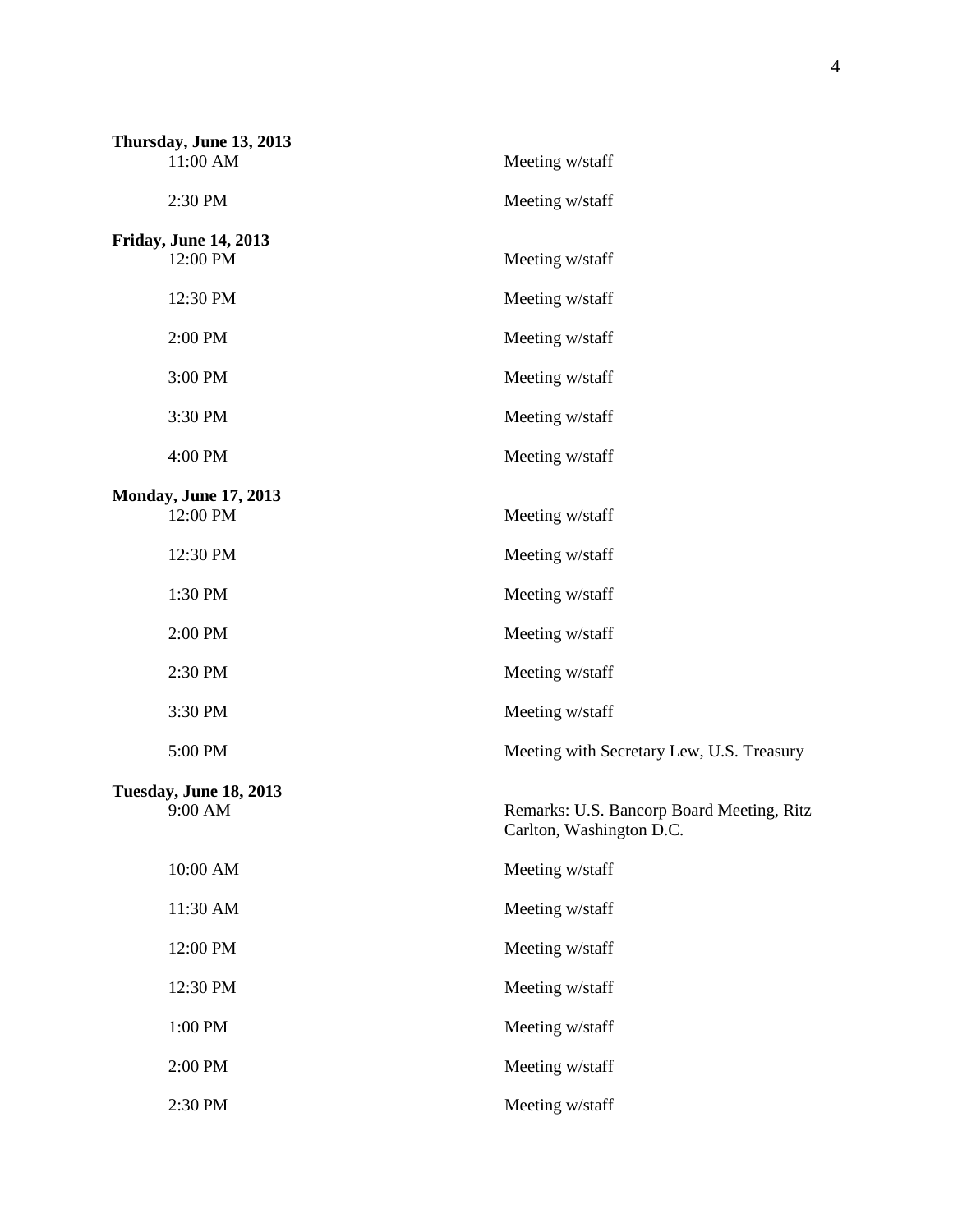| 3:30 PM                                 | Meeting w/staff                                                                        |
|-----------------------------------------|----------------------------------------------------------------------------------------|
| 4:00 PM                                 | Meeting w/staff                                                                        |
| 4:30 PM                                 | Meeting w/staff                                                                        |
| 5:00 PM                                 | Meeting w/staff                                                                        |
| Wednesday, June 19, 2013<br>9:00 AM     | Meeting w/staff                                                                        |
| 10:00 AM                                | Meeting with Vice Chairman Hoenig, FDIC                                                |
| 11:00 AM                                | Meeting w/staff                                                                        |
| 1:55 PM                                 | Remarks: 3 <sup>rd</sup> Annual New Hampshire Business<br>Day Luncheon, Washington, DC |
| 3:00 PM                                 | Meeting with John Stumpf, Chairman & CEO,<br>Wells Fargo & Company                     |
| Thursday, June 20, 2013<br>8:30 AM      | Breakfast with Acting Director Cordray,<br><b>CFPB</b>                                 |
| 10:00 AM                                | Meeting with Director Norton, FDIC                                                     |
| 11:00 AM                                | Meeting w/staff                                                                        |
| 12:00 PM                                | Lunch with Comptroller Curry, OCC                                                      |
| 1:30 PM                                 | Meeting w/staff                                                                        |
| 2:00 PM                                 | Meeting w/staff                                                                        |
| 2:30 PM                                 | Meeting w/staff                                                                        |
| 3:30 PM                                 | Meeting w/staff                                                                        |
| 5:15 PM                                 | Attend Principals Meeting hosted by Secretary<br>Lew, U.S. Treasury                    |
| <b>Friday, June 21, 2013</b><br>8:30 AM | Meeting w/staff                                                                        |
| 10:30 AM                                | Meeting w/staff                                                                        |
| 11:00 AM                                | Meeting w/staff                                                                        |
| 11:30 PM                                | Meeting w/staff                                                                        |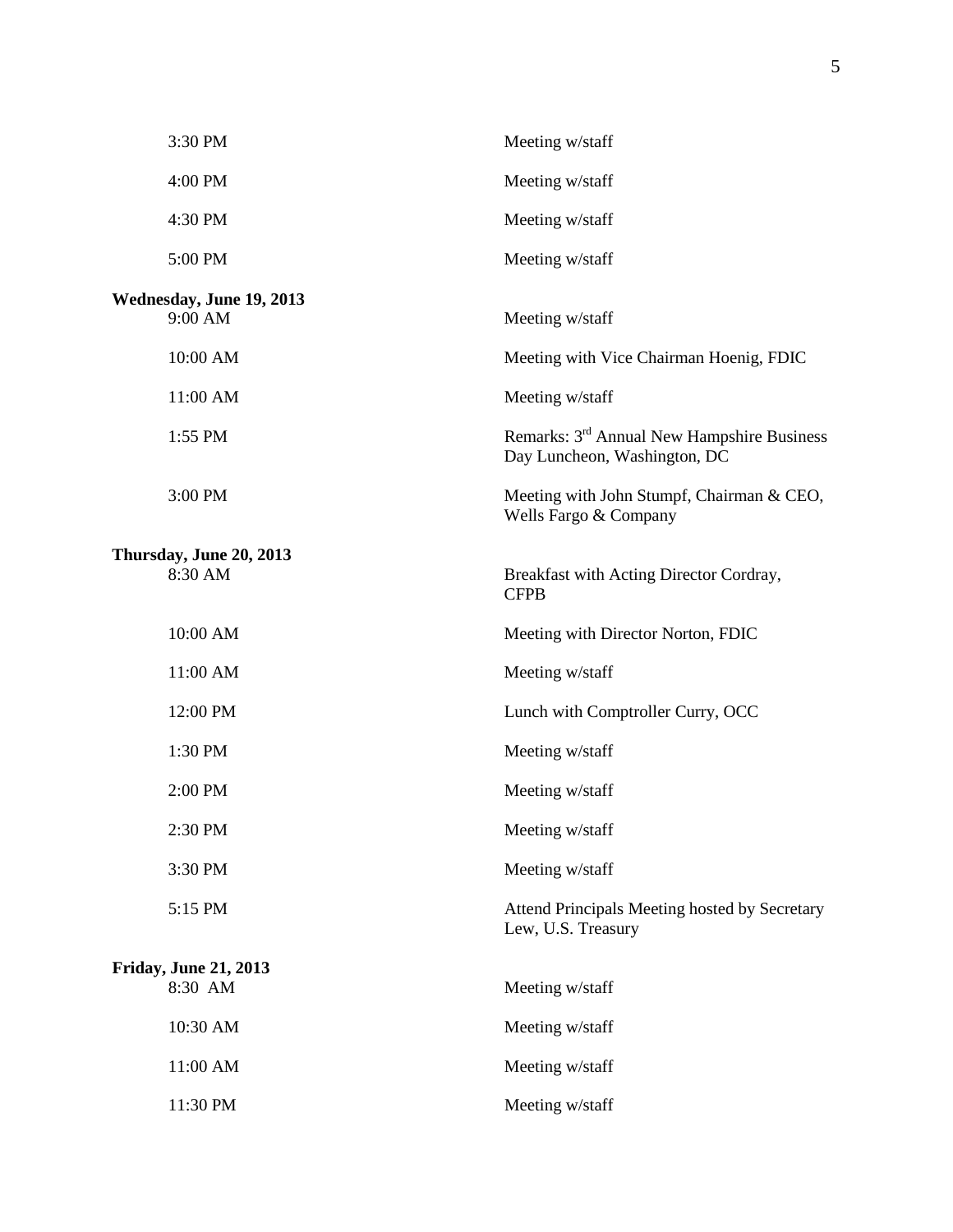|                                          | 1:30 PM                                 | Meeting w/staff                                                                                               |
|------------------------------------------|-----------------------------------------|---------------------------------------------------------------------------------------------------------------|
|                                          | 2:30 PM                                 | Meeting w/staff                                                                                               |
|                                          | 3:30 PM                                 | Meeting w/staff                                                                                               |
|                                          | 4:00 PM                                 | Meeting w/staff                                                                                               |
|                                          | 4:30 PM                                 | Meeting w/staff                                                                                               |
|                                          | <b>Monday, June 24, 2013</b><br>7:00 AM | Depart Washington D.C. to New York City                                                                       |
|                                          | 11:00 AM                                | Meeting with Benjamin Lawsky,<br>Superintendent, New York State Department of<br>Financial Services, New York |
|                                          | 2:00 PM                                 | Meeting with Robert Steele, Deputy Mayor for<br>Economic Development, New York City                           |
| <b>Tuesday, June 25, 2013</b><br>8:30 AM |                                         |                                                                                                               |
|                                          | 10:00 AM                                | Meeting w/staff<br>Meeting w/staff                                                                            |
|                                          | 11:00 AM                                | Meeting w/staff                                                                                               |
|                                          | 12:00 PM                                | Lunch with Former Senator Paul Sarbanes                                                                       |
|                                          | 2:30 PM                                 | Meeting w/staff                                                                                               |
|                                          | 4:30 PM                                 | Meeting w/staff                                                                                               |
|                                          | 5:30 PM                                 | Meeting w/staff                                                                                               |
| Wednesday, June 26, 2013                 |                                         |                                                                                                               |
|                                          | 9:30 AM                                 | Meeting w/staff                                                                                               |
|                                          | 10:00 AM                                | Meeting w/staff                                                                                               |
|                                          | 11:00 AM                                | Meeting w/staff                                                                                               |
|                                          | 11:30 AM                                | Meeting w/staff                                                                                               |
|                                          | 12:00 PM                                | Meeting w/staff                                                                                               |
|                                          | 12:30 PM                                | Lunch with Governor Duke, FRB                                                                                 |
|                                          | 5:00 PM                                 | Meeting w/staff                                                                                               |
|                                          | 5:30 PM                                 | Meeting w/staff                                                                                               |